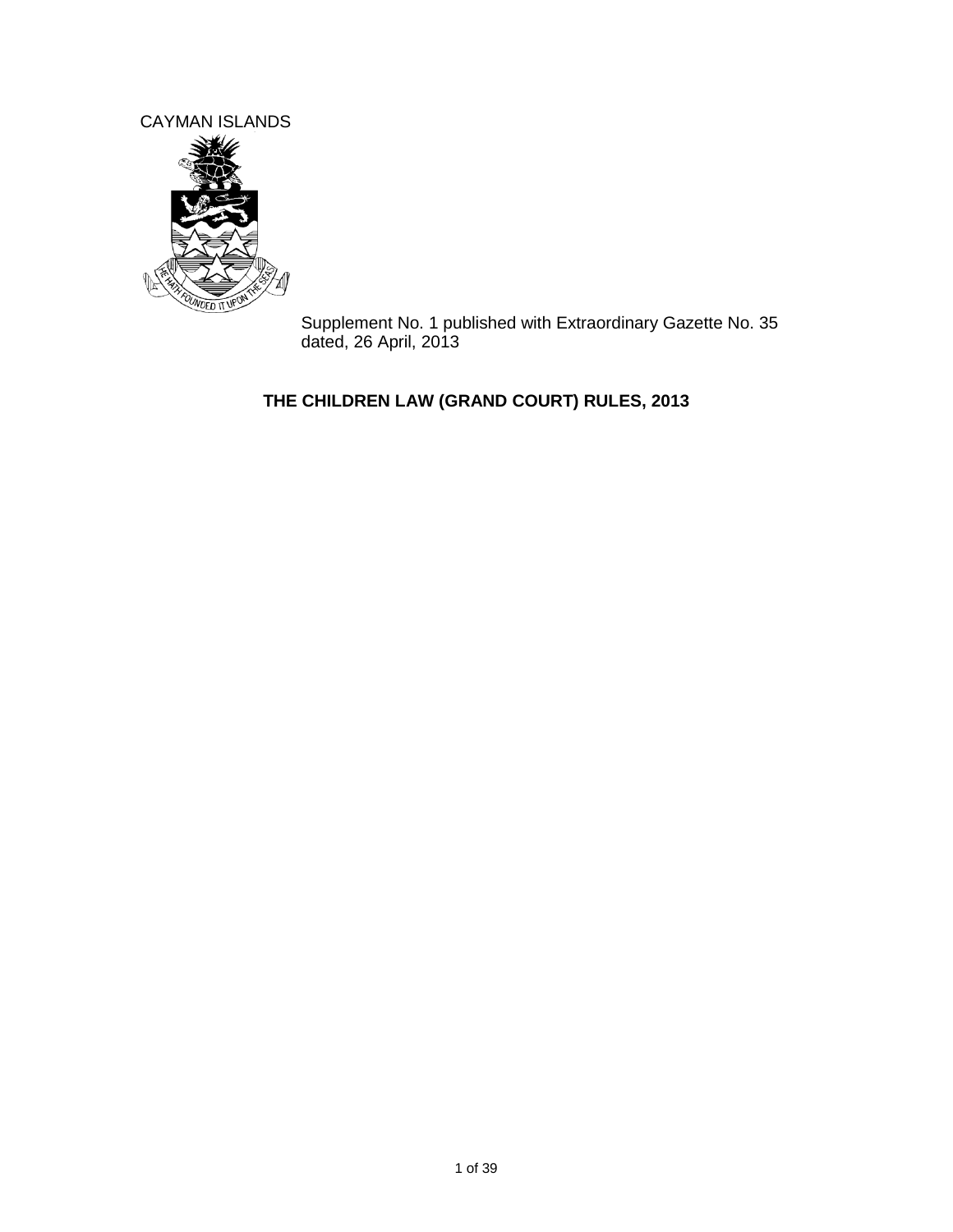# **THE CHILDREN LAW (GRAND COURT) RULES, 2013 ARRANGEMENT OF RULES PART I - OVERRIDING OBJECTIVE**

- 1.1 Citation and commencement<br>1.2 The overriding objective
- The overriding objective
- 1.3 Application by the court of the overriding objective
- 1.4 Duty of parties to proceedings
- 1.5 Court's duty to manage cases
- 1.6 The court's general powers of management
- 1.7 Court officer's power to refer to the court
- 1.8 Court's power to make order of its own initiative
- 1.9 Sanctions have effect unless defaulting party obtains relief
- 1.10 Relief from sanctions
- 1.11 General power of the court to rectify matters where there has been an error of procedure

### **PART II - PRELIMINARY**

- 2.1 Application of other rules
- 2.2 Computation of time

### **PART III- PROCEEDINGS UNDER THE CHILDREN LAW (2012 REVISION)**

- 3.1 Interpretation and application
- 3.2 Matters prescribed for the purposes of the Law
- 3.3 Application for leave to commence proceedings
- 3.4 Application
- 3.5 Withdrawal of application
- 3.6 Transfer from summary court to Grand Court
- 3.7 Parties
- 3.8 Service
- 3.9 Answer to application
- 3.10 Appointment of guardian ad litem
- 3.11 Powers and duties of guardian ad litem
- 3.12 Attorney-at-law for child
- 3.13 Welfare officer
- 3.14 Directions
- 3.15 Timing of proceedings
- 3.16 Attendance at directions appointment and hearing
- 3.17 Documentary evidence
- 3.18 Expert evidence- examination of child
- 3.19 Amendment
- 3.20 Oral evidence
- 3.21 Hearing
- 3.22 Appeals
- 3.23 Confidentiality of documents
- 3.24 Notification of consent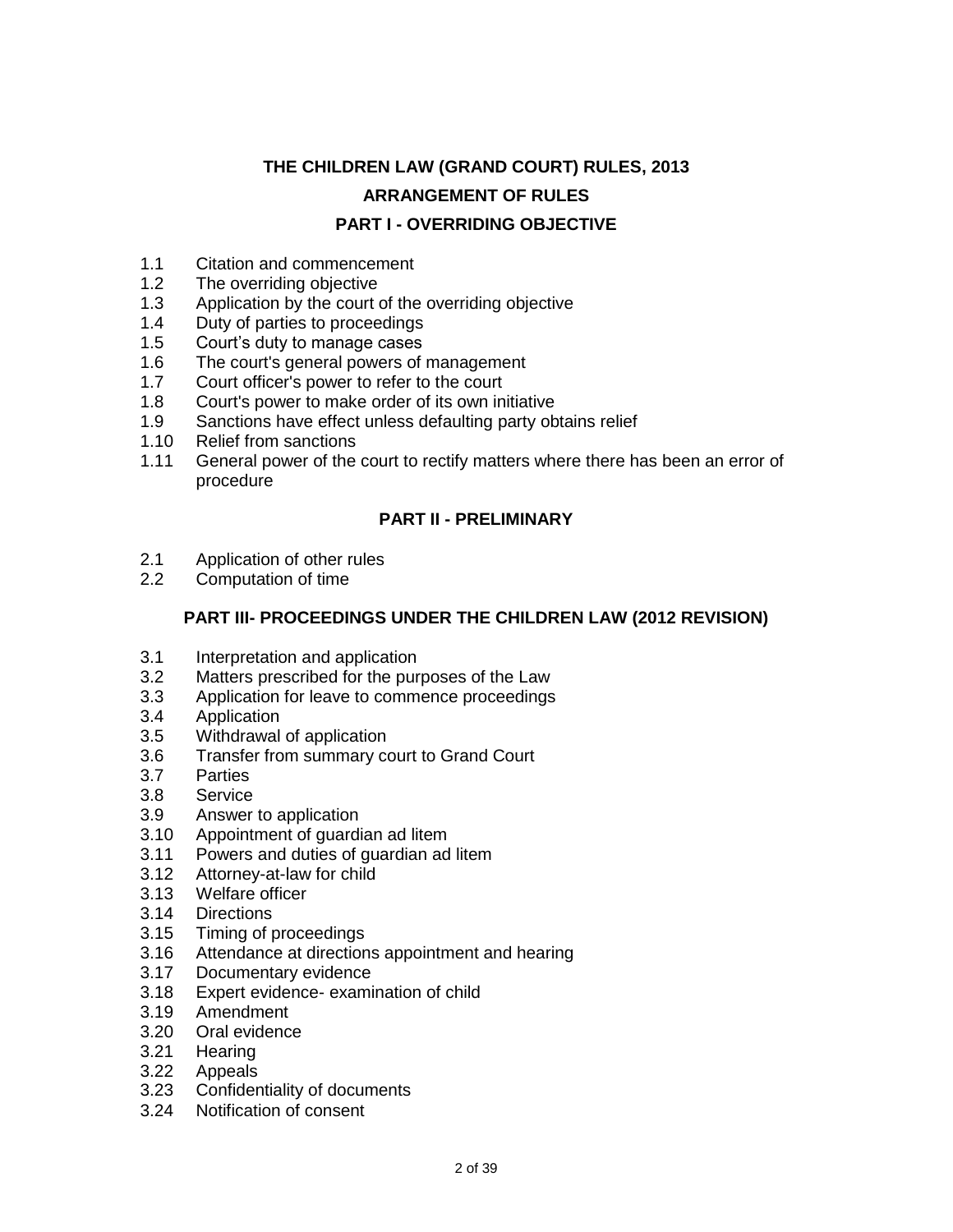- 3.25 Secure accommodation- evidence
- 3.26 Investigation under section 39
- 3.27. Direction to Chief Education Officer to apply for education supervision order
- 3.28 Transitional provisions

#### **PART IV- WARDSHIP**

- 4.1 Application to make a child a ward of court
- 4.2 Enforcement of order by bailiffs
- 4.3 Where child ceases to be a ward of court<br>4.4 Adoption of child who is a ward of court
- Adoption of child who is a ward of court

**SCHEDULE** - Respondents to applications, persons to whom notice shall be given and minimum number of days prior to hearing or directions appointment for service under rule 3.4(1)(b)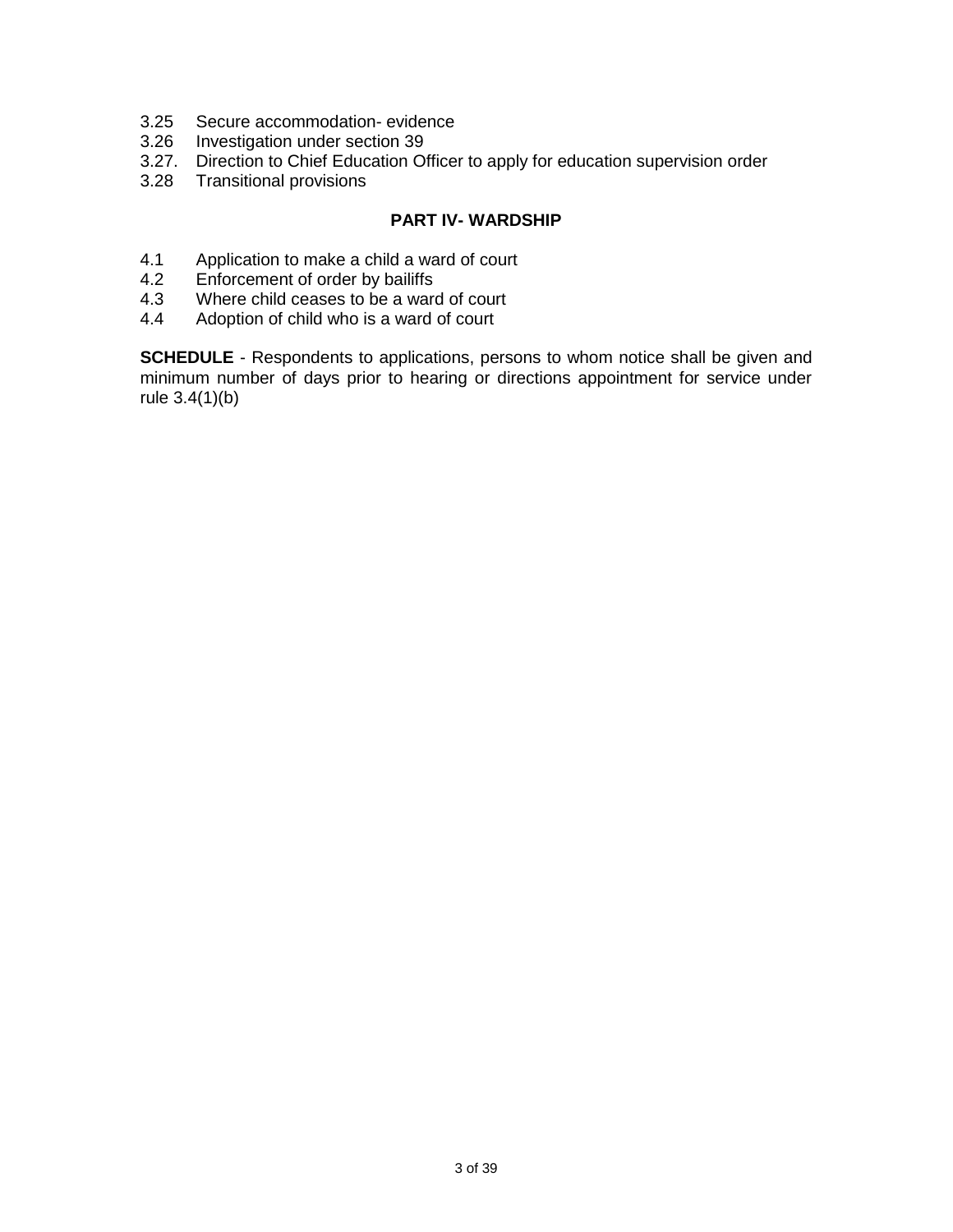#### **THE CHILDREN LAW (GRAND COURT) RULES, 2013**

These Rules are made by the Rules Committee of the Grand Court pursuant to section 86 of the Children Law (2012 Revision).

### **PART I - OVERRIDING OBJECTIVE**

#### **1.1 Citation and commencement**

These Rules may be cited as the Children Law (Grand Court) Rules, 2013 and shall come into force on 29 April, 2013.

#### **1.2 The overriding objective**

- (1) These Rules are a new procedural code with the overriding objective of enabling the court to deal with cases brought under the Children Law, (2012 Revision) justly, having regard to any welfare issues involved.
- (2) Dealing with a case justly includes so far as is practicable
	- (a) ensuring that it is dealt with expeditiously and fairly;
	- (b) dealing with the case in ways which are proportionate to the nature, importance and complexity of the issues;
	- (c) ensuring that the parties are on an equal footing;
	- (d) saving expense; and
	- (e) allotting to it an appropriate share of the court's resources, while taking into account the need to allot resources to other cases.

#### **1.3 Application by the court of the overriding objective**

The court must seek to give effect to the overriding objective when it exercises any power given to it by these Rules or interprets any rule.

#### **1.4 Duty of parties to proceedings**

Parties are required to help the court to further the overriding objective.

#### **1.5 Court's duty to manage cases**

- (1) The court must further the overriding objective by actively managing cases.
- (2) Active case management includes –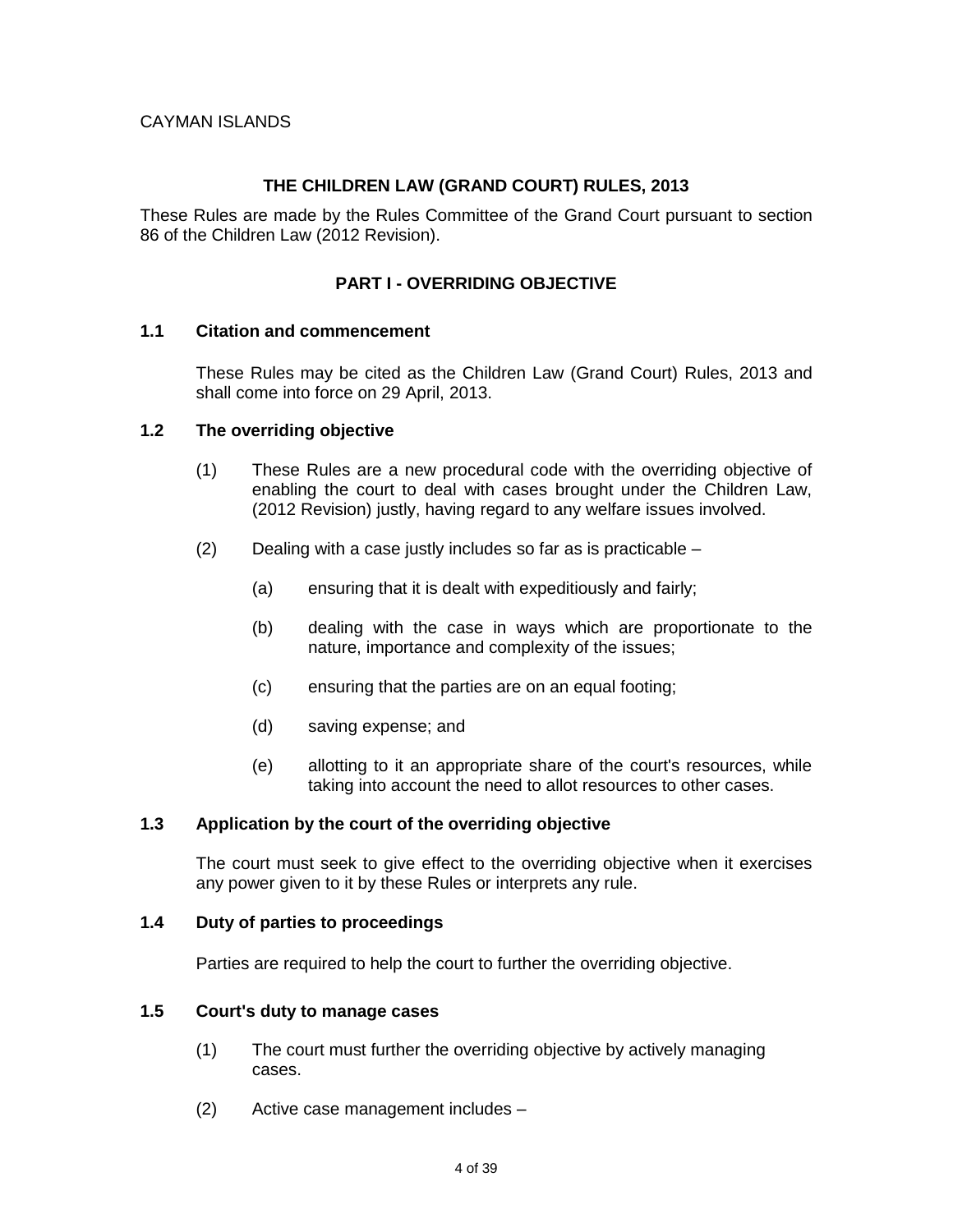- (a) encouraging the parties to co-operate with each other in the conduct of the proceedings;
- (b) identifying at an early stage the issues and who should be a party to the proceedings;
- (c) deciding promptly
	- (i) which issues need full investigation and hearing and which do not; and
	- (ii) the procedure to be followed in the case;
- (d) deciding the order in which issues are to be resolved;
- (e) encouraging the parties to use an alternative dispute resolution procedure if the court considers that appropriate and facilitating the use of such procedure;
- (f) helping the parties to settle the whole or part of the case;
- (g) fixing timetables or otherwise controlling the progress of the case;
- (h) considering whether the likely benefits of taking a particular step justify the cost of taking it;
- (i) dealing with as many aspects of the case as it can on the same occasion;
- (j) dealing with the case without the parties needing to attend at court;
- (k) making use of technology; and
- (l) giving directions to ensure that the case proceeds quickly and efficiently.

#### **1.6 The court's general powers of management**

- (1) In this Part, "statement of case" means the whole or part of an application form or answer.
- (2) The list of powers in this rule is in addition to any powers given to the court by any other rule or practice direction or by any other enactment or any powers it may otherwise have.
- (3) Except where these Rules provide otherwise, the court may –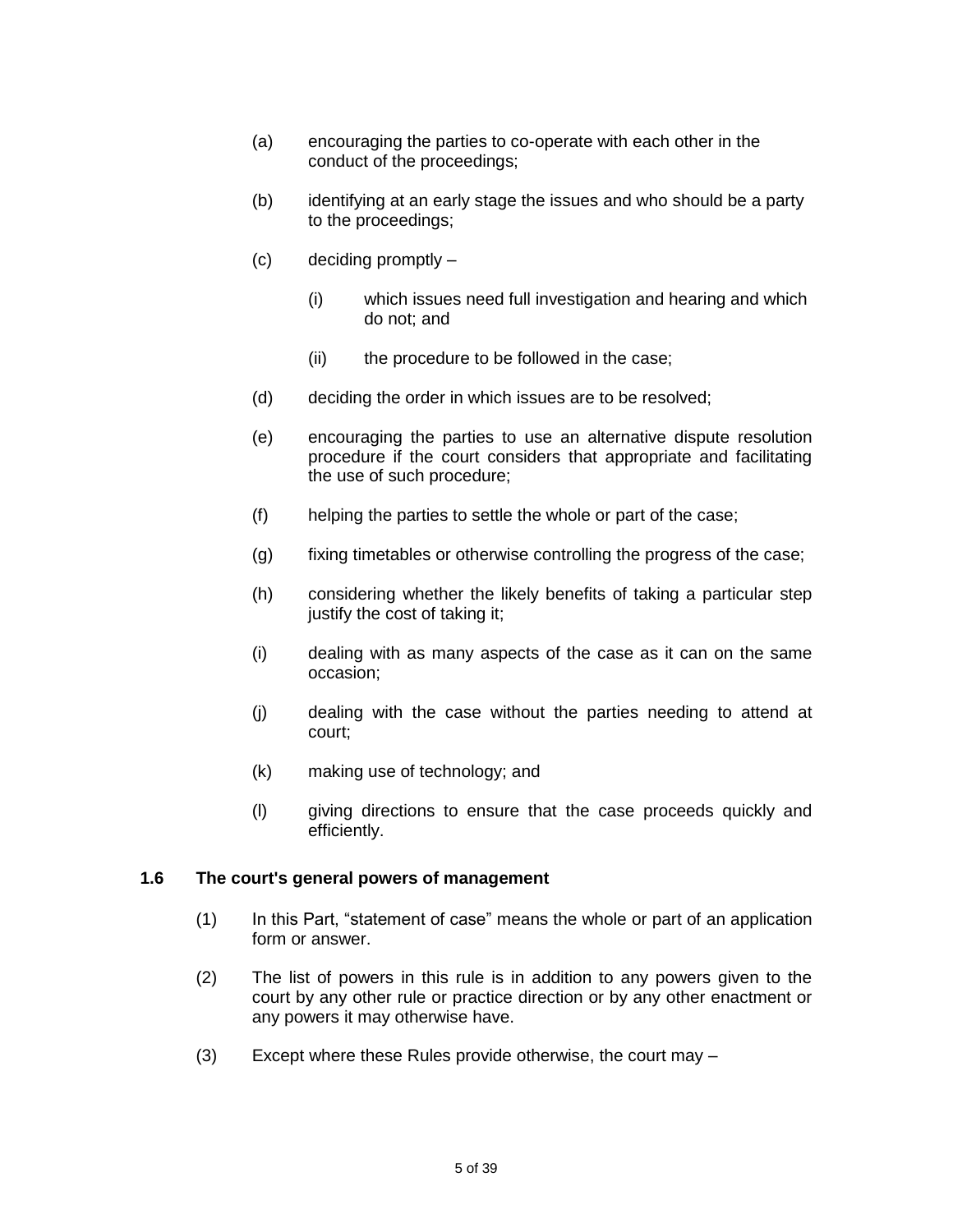- (a) extend or shorten the time for compliance with any rule, practice direction or court order (even if an application for extension is made after the time for compliance has expired);
- (b) make such order for disclosure and inspection, including specific disclosure of documents, as it thinks fit;
- (c) adjourn or bring forward a hearing;
- (d) require a party or a party's legal representative to attend the court;
- (e) hold a hearing and receive evidence by telephone or by using any other method of direct oral communication;
- (f) direct that part of any proceedings be dealt with as separate proceedings;
- (g) stay the whole or part of any proceedings or judgment either generally or until a specified date or event;
- (h) consolidate proceedings;
- (i) hear two or more applications on the same occasion;
- (j) direct a separate hearing of any issue;
- (k) decide the order in which issues are to be heard;
- (l) exclude an issue from consideration;
- (m) dismiss or give a decision on an application after a decision on a preliminary issue;
- (n) direct any party to file and serve an estimate of costs; and
- (o) take any other step or make any other order for the purpose of managing the case and furthering the overriding objective.
- (4) When the court makes an order, it may
	- (a) make it subject to conditions, including a condition to pay a sum of money into court; and
	- (b) specify the consequence of failure to comply with the order or a condition.
- (5) Where the court gives directions it will take into account whether or not a party has complied with any relevant pre-action protocol.
- (6) A power of the court under these rules to make an order includes a power to vary or revoke the order.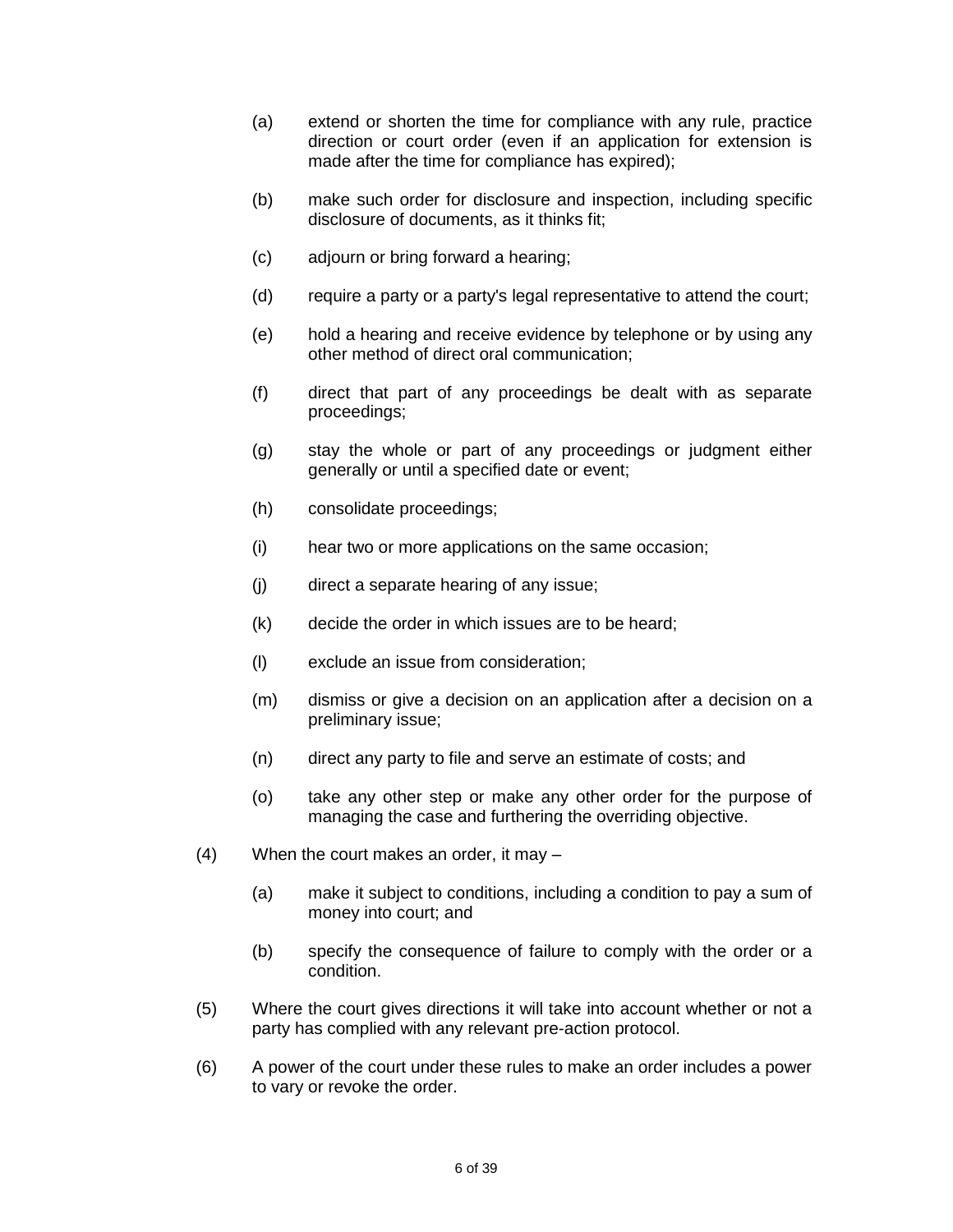- (7) Any provision in these Rules
	- (a) requiring or permitting directions to be given by the court is to be taken as including provision for such directions to be varied or revoked; and
	- (b) requiring or permitting a date to be set is to be taken as including provision for that date to be changed or cancelled.

### **1.7 Court officer's power to refer to the court**

Where a step is to be taken by a court officer –

- (a) the court officer may consult the court before taking that step; and
- (b) the step may be taken by the court instead of the court officer.

#### **1.8 Court's power to make order of its own initiative**

- (1) Except where an enactment provides otherwise, the court may exercise its powers on an application or of its own initiative.
- (2) Where the court proposes to make an order of its own initiative
	- (a) it may give any person likely to be affected by the order an opportunity to make representations; and
	- (b) where it does so it must specify the time by and the manner in which the representations must be made.
- (3) Where the court proposes
	- (a) to make an order of its own initiative; and
	- (b) to hold a hearing to decide whether to make the order,

it shall give each party likely to be affected by the order at least 5 days' notice of the hearing.

- (4) The court may make an order of its own initiative without hearing the parties or giving them an opportunity to make representations.
- $(5)$  Where the court has made an order under paragraph  $(4)$ 
	- (a) a party affected by the order may apply to have it set aside, varied or stayed; and
	- (b) the order must contain a statement of the right to make such an application.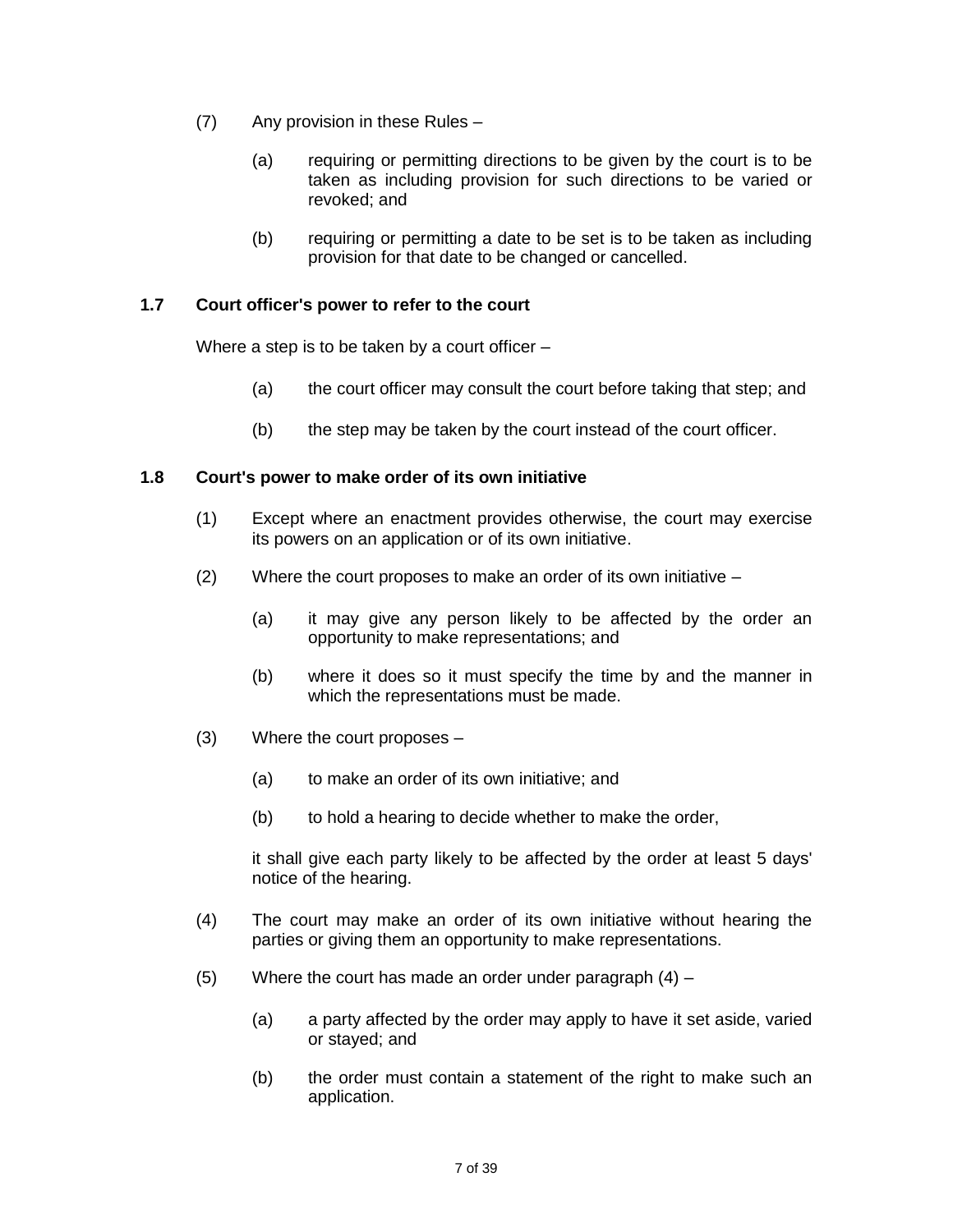- $(6)$  An application under paragraph  $(5)(a)$  must be made
	- (a) within such period as may be specified by the court; or
	- (b) if the court does not specify a period, within 7 days beginning with the date on which the order was served on the party making the application.

#### **1.9 Sanctions have effect unless defaulting party obtains relief**

- (1) Where a party has failed to comply with a rule, practice direction or court order, any sanction for failure to comply imposed by the rule, practice direction or court order has effect unless the party in default applies for and obtains relief from the sanction.
- (2) Where the sanction is the payment of costs, the party in default may only obtain relief by appealing against the order for costs.
- (3) Where a rule, practice direction or court order
	- (a) requires a party to do something within a specified time; and
	- (b) specifies the consequence of failure to comply,

the time for doing the act in question may not be extended by agreement between the parties.

#### **1.10 Relief from sanctions**

- (1) On an application for relief from any sanction imposed for a failure to comply with any rule, practice direction or court order the court shall consider all the circumstances including –
	- (a) the interests of the administration of justice;
	- (b) whether the application for relief has been made promptly;
	- (c) whether the failure to comply was intentional;
	- (d) whether there is a good explanation for the failure;
	- (e) the extent to which the party in default has complied with other rules, practice directions, court orders and any relevant pre-action protocol;
	- (f) whether the failure to comply was caused by the party or the party's legal representative;
	- (g) whether the hearing date or the likely hearing date can still be met if relief is granted;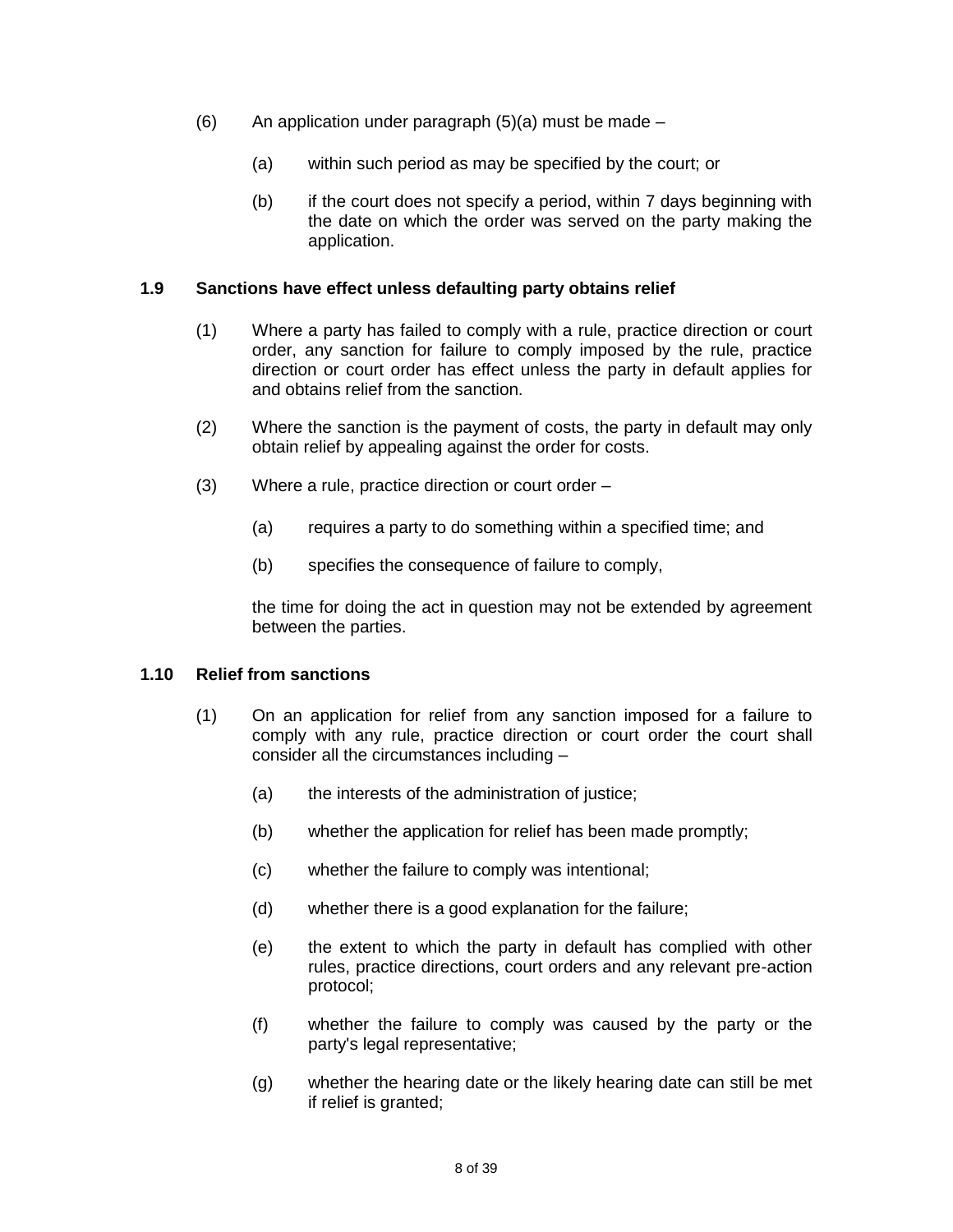- (h) the effect which the failure to comply had on each party; and
- (i) the effect which the granting of relief would have on each party or a child whose interest the court considers relevant.
- (2) An application for relief must be supported by evidence.

#### **1.11 General power of the court to rectify matters where there has been an error of procedure**

Where there has been an error of procedure such as a failure to comply with a rule or practice direction –

- (a) the error does not invalidate any step taken in the proceedings unless the court so orders; and
- (b) the court may make an order to remedy the error.

#### **PART II - PRELIMINARY**

#### **2.1 Application of other rules**

- (1) Subject to the provisions of these Rules and of any enactment, the Grand Court Rules shall apply, with the necessary modifications, to family proceedings in the Grand Court.
- (2) For the purposes of paragraph (1), any provision of these Rules authorising or requiring anything to be done in Children Law proceedings shall be treated as if it were, in the case of proceedings pending in the Grand Court, a provision of the Rules of the Grand Court.
- (3) Subject to the provisions of these Rules and of any enactment, the Children Law (Forms) Rules, 2013 shall apply, with the necessary modifications, to proceedings under these Rules.

#### **2.2 Computation of time**

- (1) Any period of time fixed by these Rules, or by any rules applied by these Rules, or by any decree, judgment, order or direction for doing any act shall be reckoned in accordance with the following provisions of this rule.
- (2) Where the act is required to be done not less than a specified period before a specified date, the period starts immediately after the date on which the act is done and ends immediately before the specified date.
- (3) Where the act is required to be done within a specified period after or from a specified date, the period starts immediately after that date.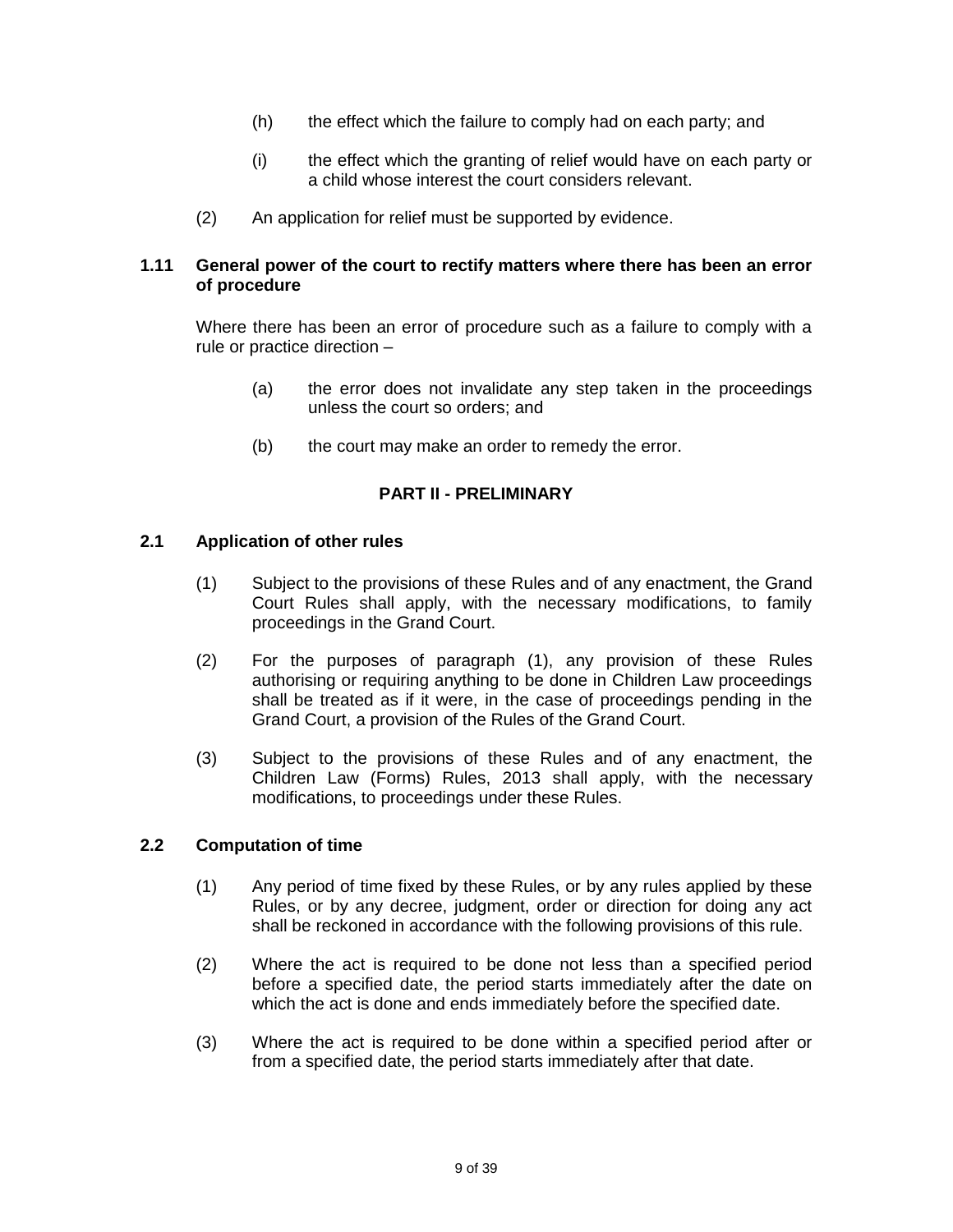- (4) Where, apart from this paragraph, the period in question, being a period of 7 days or less, would include a day which is not a business day, that day shall be excluded.
- (5) Where the time so fixed for doing an act in the court office expires on a day on which the office is closed, and for that reason the act cannot be done on that day, the act shall be in time if done on the next day on which the office is open.
- (6) In these Rules, "business day" means any day other than
	- (a) a Saturday, Sunday, Christmas Day or Good Friday; or
	- (b) a public holiday as defined by the Public Holidays Law (2007 Revision)

#### **PART III - PROCEEDINGS UNDER THE CHILDREN LAW (2012 REVISION)**

#### **3.1 Interpretation and application**

(1) In this Part of these Rules, unless a contrary intention appears -

"application" means an application made under or by virtue of the Law or under these Rules, and "applicant" shall be construed accordingly;

"care order" has the meaning assigned by section 33(8);

"child" has the meaning assigned by section 2(1);

"court" means the Grand Court or a Grand Court Judge;

"Department" means the Department having responsibility for the welfare of children;

"directions appointment" means a hearing for directions under rule 3.14(2);

"education supervision order" has the meaning assigned by section 38(2);

"emergency protection order" means an order under section 46;

"family proceedings" has the meaning assigned by section 10(3);

"form" means a form in the Children Law (Forms) Rules, 2013 with such variation as the circumstances of the particular case may require;

"guardian ad litem" means a guardian ad litem, appointed under section 43, of the child with respect to whom the proceedings are brought;

"Law" means the Children Law (2012 Revision);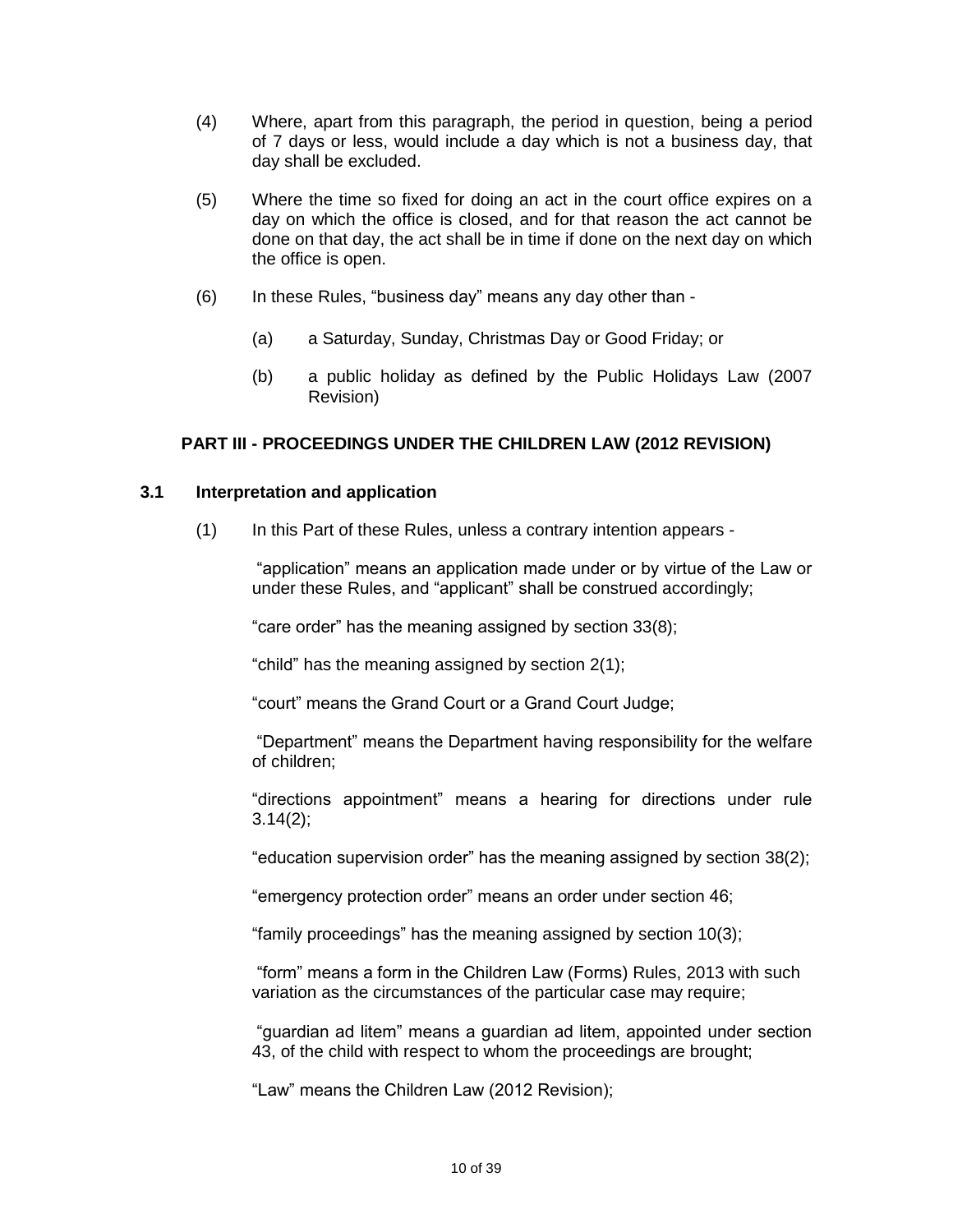"leave" includes permission and approval;

"note" includes a record of proceedings made by mechanical means;

"parental responsibility" has the meaning assigned by section 5;

"proper officer" means the Clerk of Court or other officer of the court acting on his behalf with directions given by the Chief Justice;

"recovery order" means an order under section 53;

"schedule" means the Schedule so numbered in the Law;

"section" means the section so numbered in the Law;

"section 10 order" has the meaning assigned by section 10(2);

"specified proceedings" has the meaning assigned to it by section 43(6) and rule 3.2(2);

"supervision order" has the meaning ascribed by section 33(8) of the Law; and

"welfare officer" means a person who has been asked to prepare a welfare report under section 9.

- (2) Except where the contrary intention appears, the provisions of this Part apply to proceedings in the Grand Court-
	- (a) on an application for a section 10 order;
	- (b) on an application for a care order or a supervision order;
	- (c) on an application under section 6(1)(a), 6(3), 7(1), 8(7), 15(1), 18(6), 35(6), 36(2), 36(3), 36(4), 36(9), 38(1), 40(8)(b), 41(1), 41(2), 41(3), 41(4), 45(1), 45(12), 46, 48, 49(7), 51(9), or 53(1);
	- (d) under Schedule 1, except where financial relief is also sought by or on behalf of an adult;
	- (e) on an application under paragraph 6(2), 14(2) or 16(1) of Schedule 3;
	- (f) on an application under paragraph  $11(3)$  or  $13(2)$  of Schedule 10; and
	- (g) under section 27.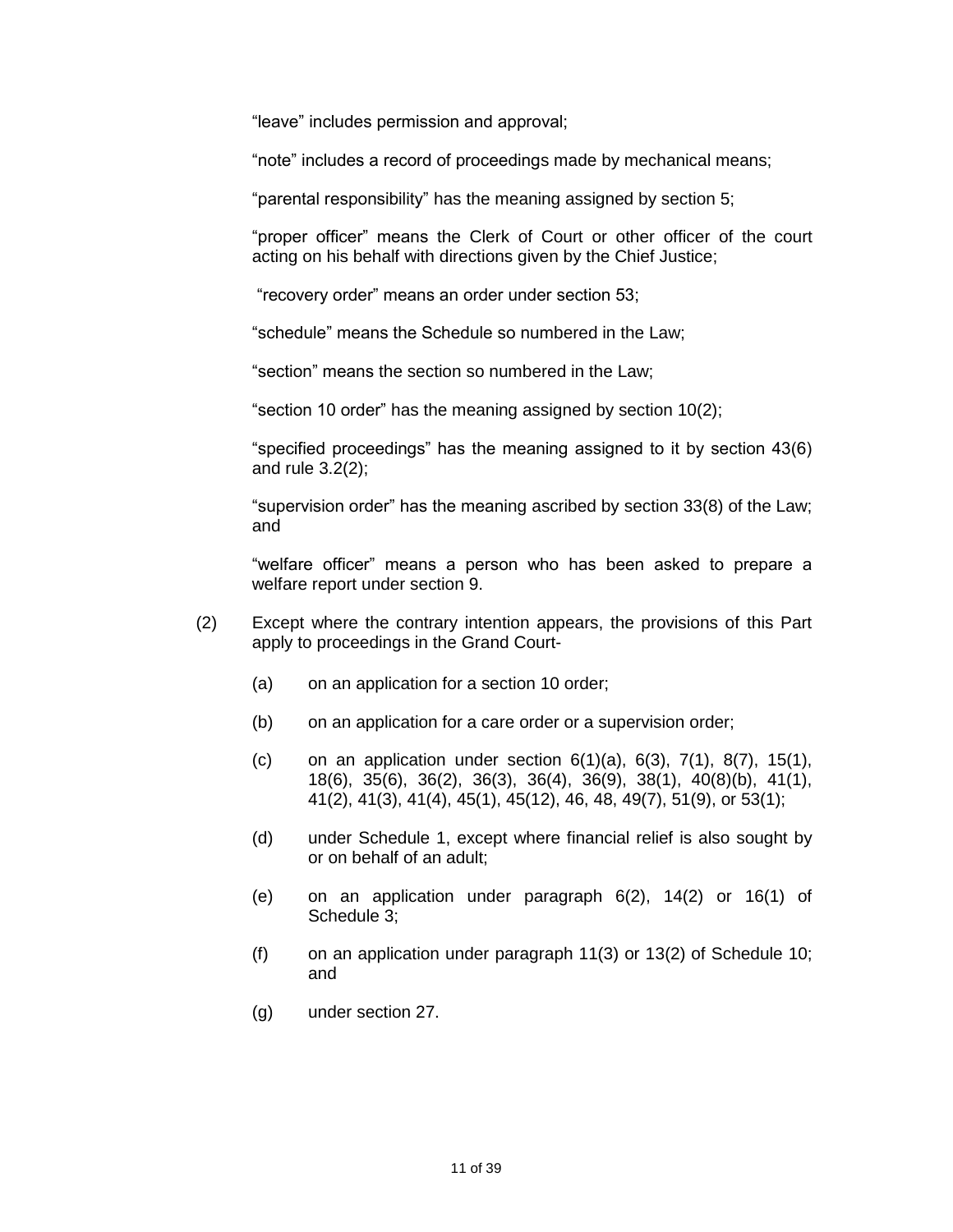### **3.2 Matters prescribed for the purposes of the Law**

- (1) The parties to proceedings in which directions are given under section 40(6), and any person named in such a direction, form the prescribed class for the purposes of section 40(8) (application to vary directions made with interim care or interim supervision order).
- (2) The following proceedings are specified for the purposes of section 43 (6)-
	- (a) proceedings under section 27;
	- (b) applications under section 35(6);
	- (c) applications under paragraph 6(2) of Schedule 3; and
	- (d) appeals against the determination of proceedings of a kind set out in sub-paragraphs(a) to (c).
- (3) The applicant for an order that has been made under section 45(1) and the persons referred to in section 45(11) may, in any circumstances, apply under section 45(12) for a child assessment order to be varied or discharged.
- (4) The following persons form the prescribed class for the purposes of section 47(3)(b) (application to vary directions) -
	- (a) the parties to the application for the order in respect of which it is sought to vary the directions;
	- (b) the guardian ad litem;
	- (c) the Department; and
	- (d) any person who is named in the directions.

#### **3.3 Application for leave to commence proceedings**

- (1) Where the leave of the court is required to bring any proceedings to which this Part applies, the person seeking leave shall file -
	- (a) a written request for leave in Form C3 setting out the reasons for the application; and
	- (b) a draft of the application (being the documents referred to in rule 3.4(2)) for the making of which leave is sought, together with sufficient copies for one to be served on each respondent.
- (2) On considering a request for leave filed under paragraph (1), the court shall–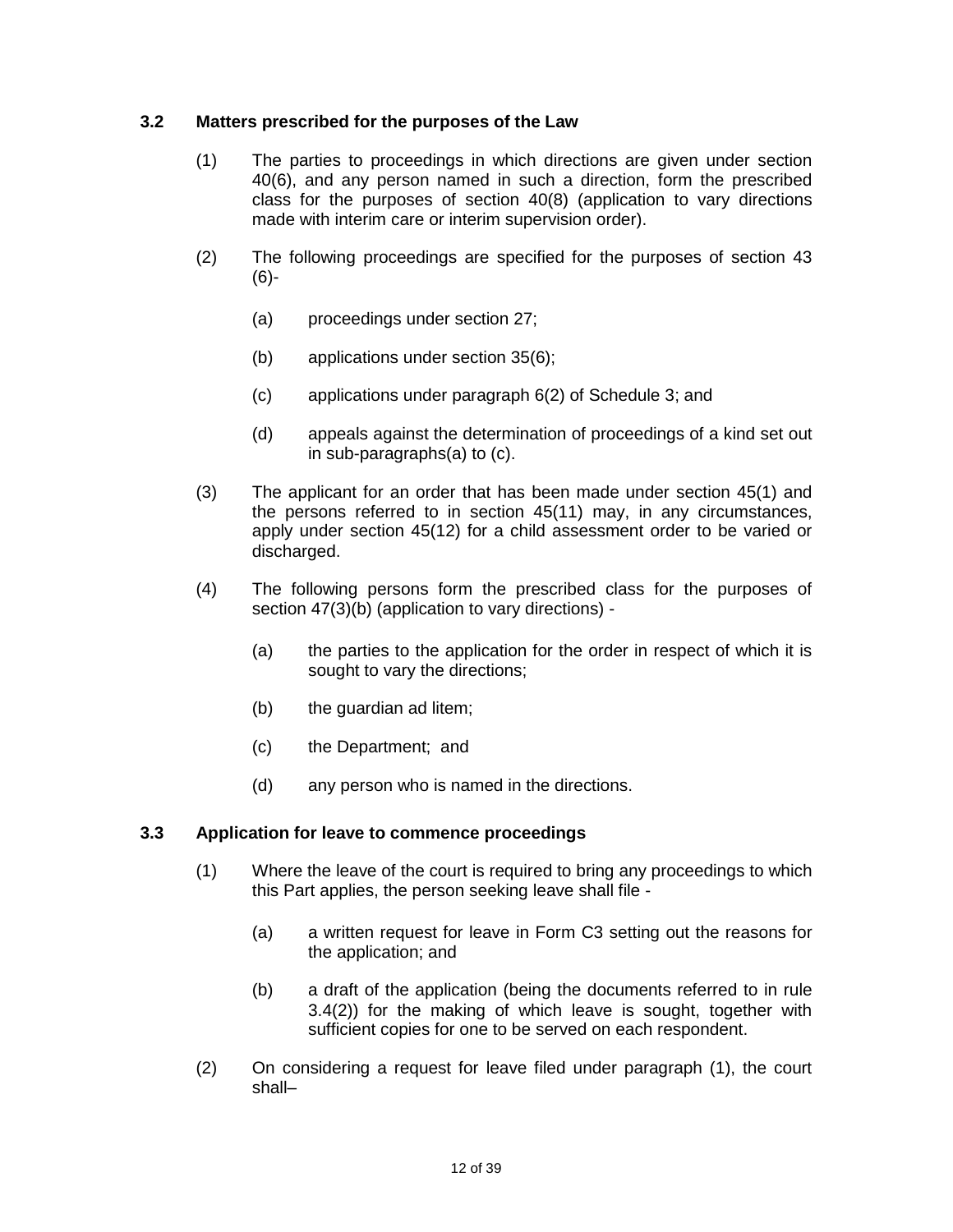- (a) grant the request, whereupon the proper officer shall inform the person making the request of the decision; or
- (b) direct that a date be fixed for the hearing of the request, whereupon the proper officer shall fix such a date and give such notice of the date so fixed as the court directs to the person making the request and to such other persons as the court requires to be notified.
- (3) Where leave is granted to bring proceedings to which this Part applies the application shall proceed in accordance with rule 3.4 but paragraph (1)(a) of that rule shall not apply.
- (4) In the case of a request for leave to bring any proceedings specified under the Children Law (Forms) Rules, 2013, the draft application under paragraph (1) (b) shall be accompanied by a statement in Form C10 setting out the financial details which the person seeking leave believes to be relevant to the request and containing a declaration that it is true to the maker's best knowledge and belief, together with sufficient copies for one to be served on each respondent.

### **3.4 Application**

- (1) Subject to paragraph (5), an applicant shall–
	- (a) file the documents referred to in paragraph (2) (which documents shall together be called 'the application') together with sufficient copies for one to be served in each respondent, and
	- (b) serve a copy of the application, together with Form C4 and such (if any) of Forms C6 and C10 as are given to him by the proper officer under paragraph (2)(c) on each respondent such minimum number of days prior to the date fixed under paragraph 2(a) as is specified for that application in the Schedule to these Rules.
	- (2) The documents to be filed under paragraph  $(1)(a)$  are  $-$ 
		- (a) whichever is appropriate in Forms C1 to C5 and such of the supplemental Forms C9 or C11 to C21 as may be appropriate; or
		- (b) where there are no appropriate forms a statement in writing of the order sought,

and, where the application is made in respect of more than one child, all the children shall be included in the application.

(3) On receipt of the documents filed under paragraph (1)(a) the proper officer shall–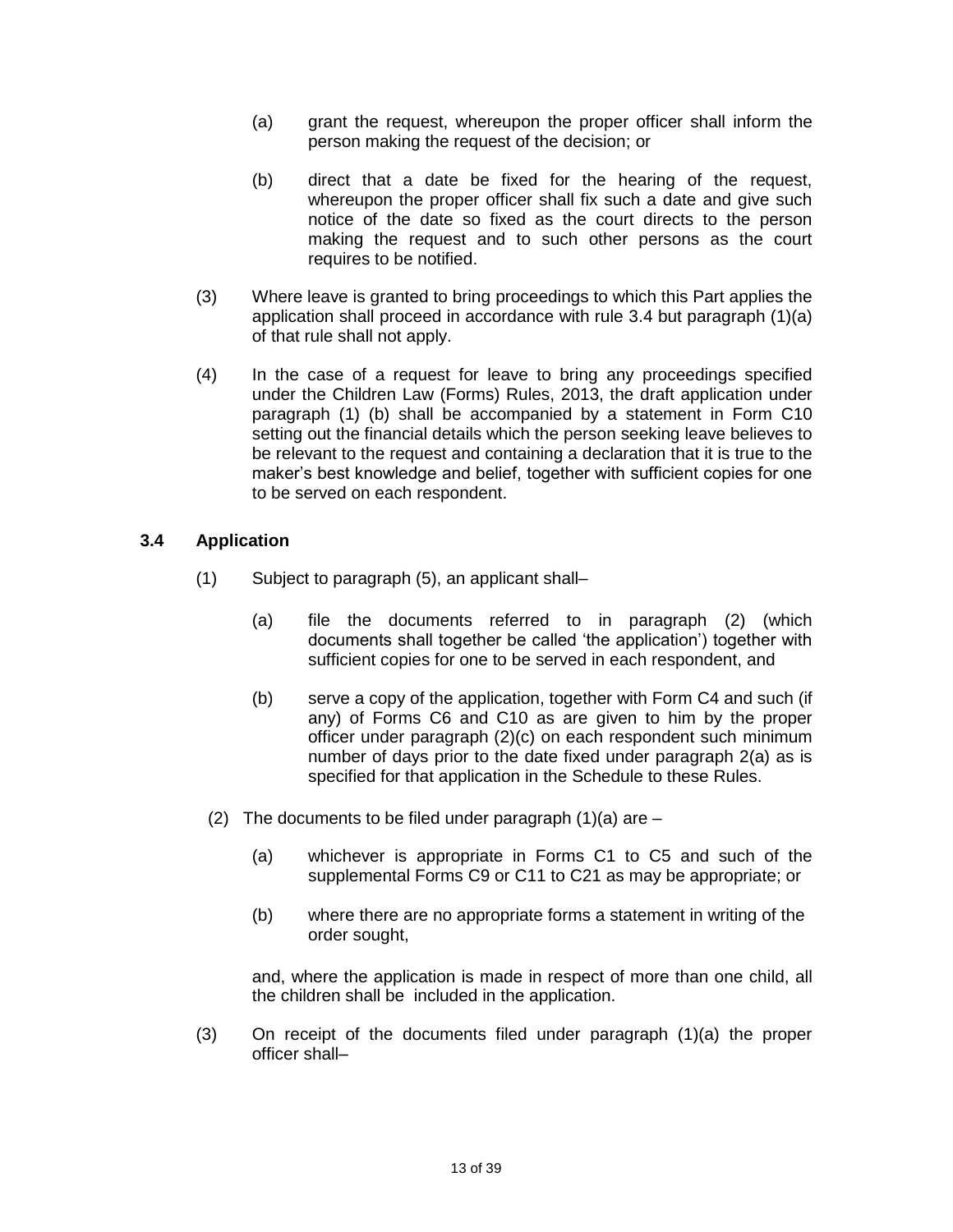- (a) fix the date for a hearing or a directions appointment, allowing sufficient time for the applicant to comply with paragraph (1)(b);
- (b) endorse the date so fixed upon Form C4 and, where appropriate, Form 5; and
- (c) return forthwith to the applicant the copies of the application and Form C10 if filed with it, together with Form C4 and such Forms C5 and C6 as are appropriate.
- (4) The applicant shall, at the same time as complying with paragraph (1)(b), serve Form C5 on the persons set out for the relevant class of proceedings as specified in the Schedule to these Rules.
- (5) An application for
	- (a) a section 10 order;
	- (b) an emergency protection order;
	- (c) a warrant under section 51 (9); or
	- (d) a recovery order,

may be made ex parte in which case the applicant shall -

- (i) file the application in the appropriate form–
	- a. where the application is made by telephone, within 24 hours after the making of the application; or
	- b. in any other case, at the time when the application is made; and
- (ii) in the case of an application for a section 10 order or an emergency protection order, serve a copy of the application on each respondent within 48 hours after the making of the order.
- (6) Where the court refuses to make an order on an ex parte application it may direct that the application be made inter partes.
- (7) In the case of proceedings specified under the Children Law (Forms) Rules, 2013 the application under paragraph (1) shall be accompanied by a statement in Form C10 setting out the financial details which the applicant believes to be relevant to the application, together with sufficient copies for one to be served on each respondent.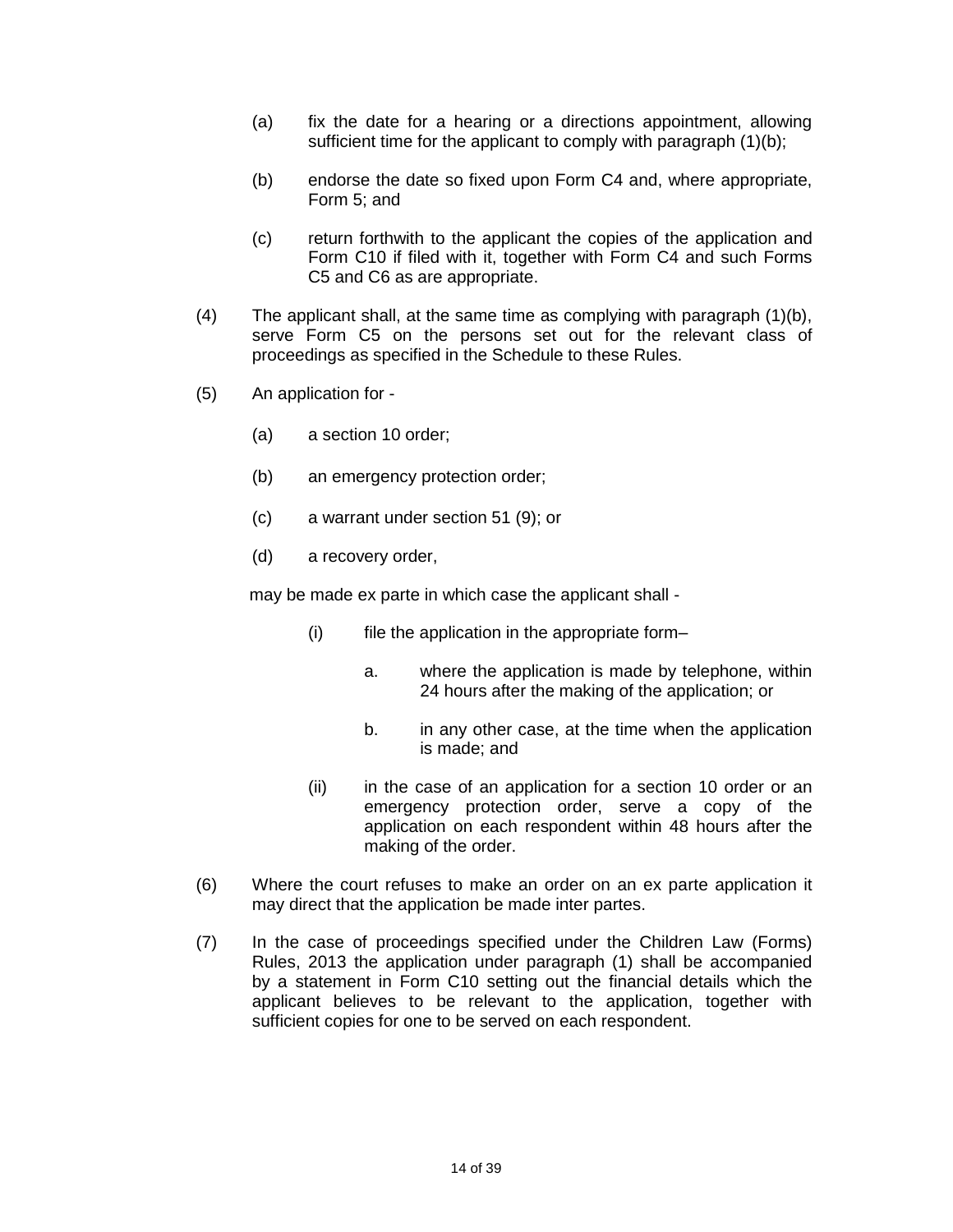### **3.5 Withdrawal of application**

- (1) An application may be withdrawn only with leave of the court.
- (2) Subject to paragraph (3), a person seeking leave to withdraw an application shall file and serve on the parties a written request for leave setting out the reasons for the request.
- (3) The request under paragraph (2) may be made orally to the court if the parties and either the guardian ad litem or the welfare officer are present.
- (4) Upon receipt of a written request under paragraph (2) the court shall
	- (a) if
		- (i) the parties consent in writing;
		- (ii) the guardian ad litem has had an opportunity to make representations; and
		- (iii) the court thinks fit,

grant the request, in which case the proper officer shall notify the parties, the guardian ad litem and the welfare officer of the granting of the request; or

(b) direct that a date be fixed for the hearing of the request, in which case, the proper officer shall give at least 7 days' notice to the parties, the guardian ad litem and the welfare officer, of the date fixed.

#### **3.6 Transfer from summary court to Grand Court**

- (1) Where an application is made, in accordance with the Children (Allocation of Proceedings) Order, 2013 under the provisions of section 85 for directions transferring proceedings from the summary court (whether or not following the refusal of the summary court to order such a transfer), the applicant shall -
	- (a) file the application in Form C3, together with a copy of any certificate issued by the summary court; and
	- (b) serve a copy of the documents mentioned in sub-paragraph (a) personally on all parties to the proceedings which the applicant is seeking to have transferred,

within 2 days after receipt by the applicant of the certificate.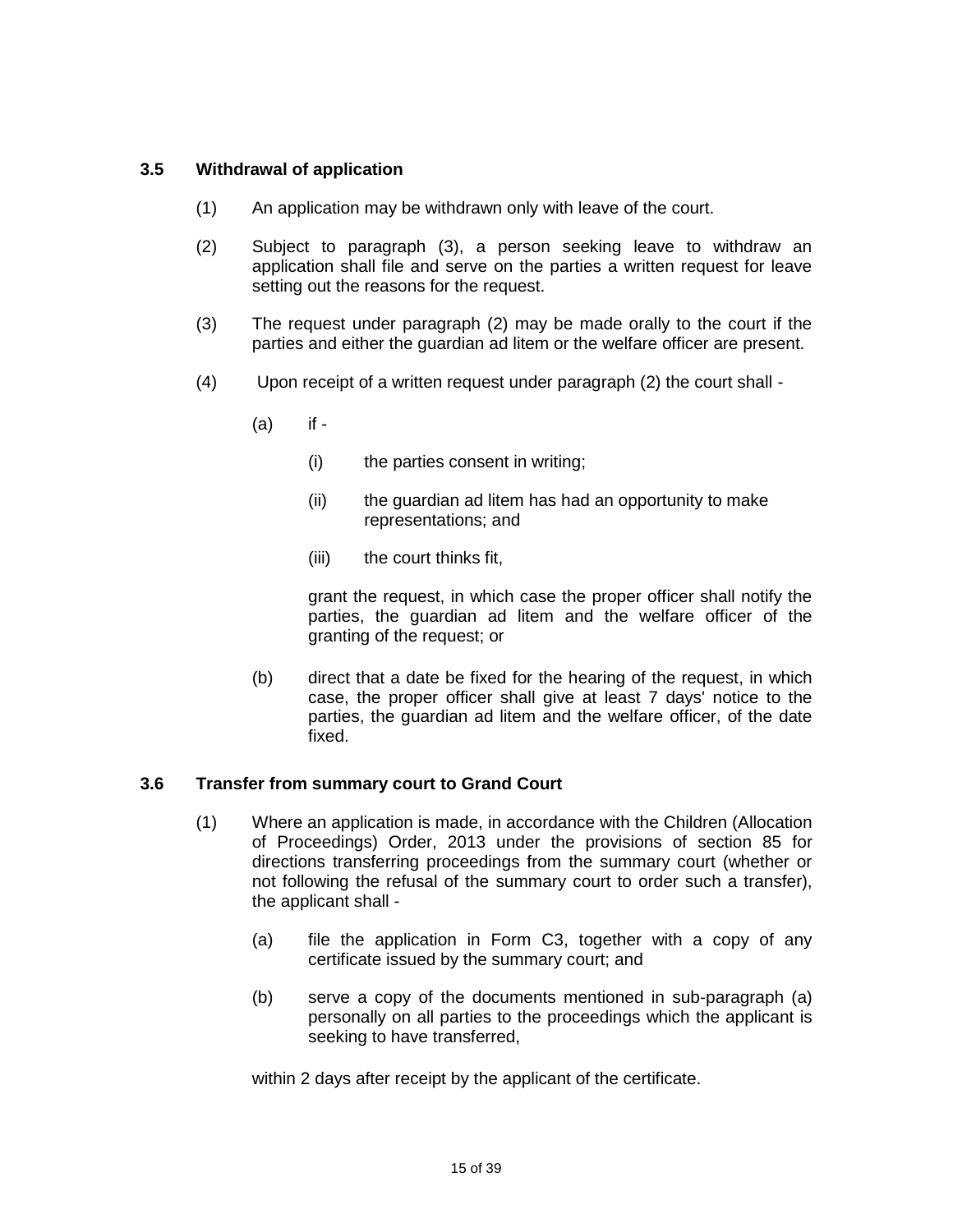- (2) Within 2 days after receipt of the documents served under paragraph (1)(b), any party other than the applicant may file written representations.
- (3) The court shall, not before the fourth day after the filing of the application under paragraph (1), unless the parties consent to earlier consideration, consider the application and either–
	- (a) grant the application, whereupon the proper officer shall inform the parties of that decision; or
	- (b) direct that a date be fixed for the hearing of the application, whereupon the proper officer shall fix such a date and give not less than 1 day's notice to the parties of the date so fixed.

### **3.7 Parties**

- (1) The respondents to proceedings to which this Part applies shall be those persons set out in the relevant part in the Schedule to these Rules.
- (2) In proceedings to which this Part applies, a person may file a request in Form C3 that he or another person -
	- (a) be joined as a party; or
	- (b) cease to be a party.
- (3) On considering a request under paragraph (2) the court shall, subject to paragraph (4) -
	- (a) grant it without a hearing or representations, save that this shall be done only in the case of a request under paragraph (2)(a), whereupon the proper officer shall inform the parties and the person making the request of that decision; or
	- (b) order that a date be fixed for the consideration of the request, whereupon the proper officer shall give notice of the date so fixed, together with a copy of the request –
		- $(i)$  in the case of a request under paragraph  $(2)(a)$ , to the applicant; and
		- $(ii)$  in the case of a request under paragraph  $(2)(b)$ , to the parties, or
	- (c) invite the parties or any of them to make written representations, within a specified period, as to whether the request should be granted; and upon the expiry of the period the court shall act in accordance with sub-paragraph (a) or (b).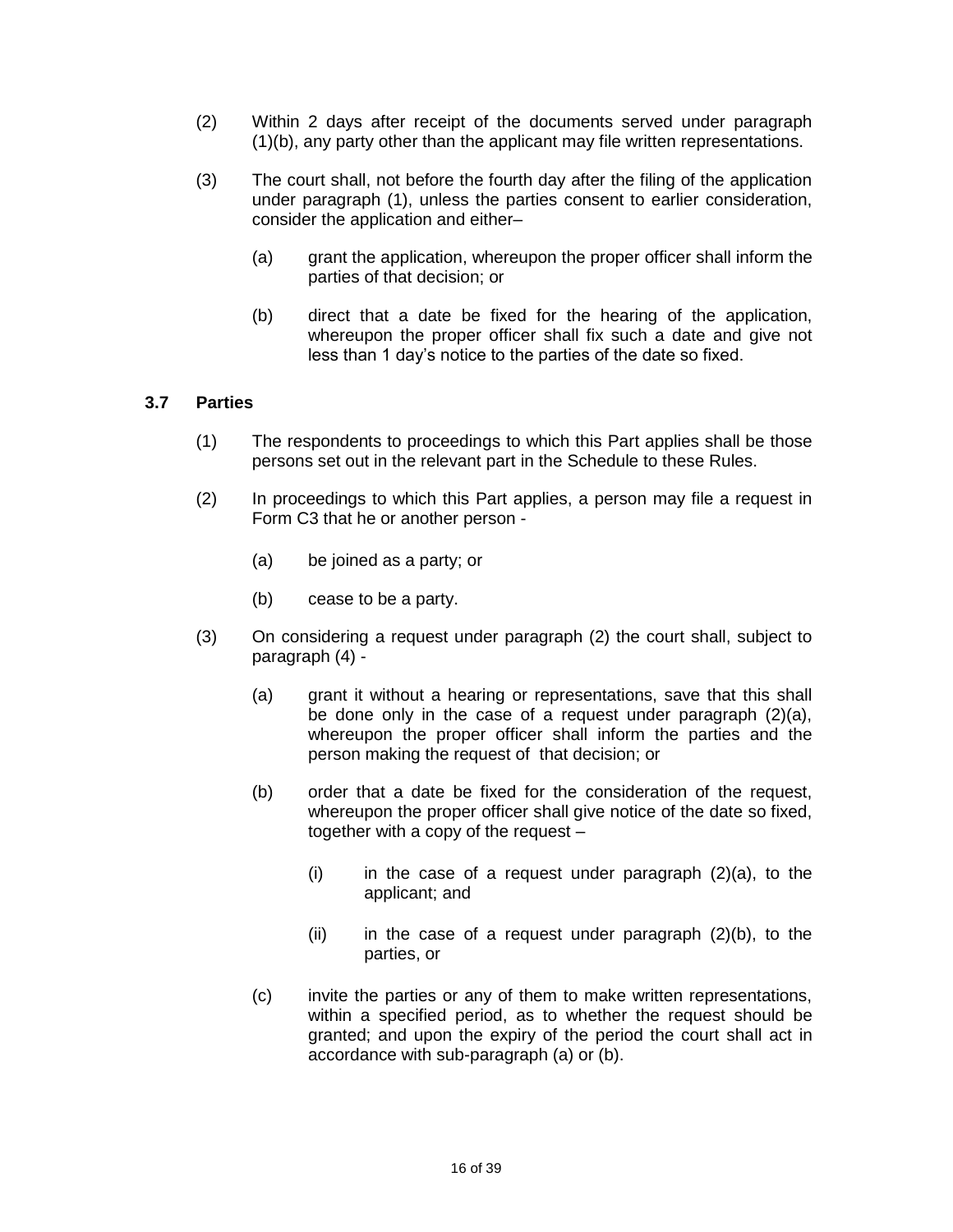- (4) Where a person with parental responsibility requests that he be joined under paragraph (2)(a), the court shall grant his request.
- (5) In proceedings to which this Part applies the court may direct
	- (a) that a person who would not otherwise be a respondent under these Rules be joined as a party to the proceedings; or
	- (b) that a party to the proceedings cease to be a party.

#### **3.8 Service**

- (1) Subject to the requirement in rule 3.6(1)(b) of personal service and to any Practice Direction, where service of a document is required under this Part (and not by a provision to which section 97(1) applies (service of notice or other document under the Law) it may be effected–
	- (a) if the person to be served is not known by the person serving to be acting by an attorney-at-law –
		- (i) by delivering it to him personally; or
		- (ii) by delivering it at, or by sending it by registered post to his residence or his last known residence; or
	- (b) if the person to be served is known by the person serving to be acting by an attorney-at-law -
		- (i) by delivering the document at, or sending it by registered post to, the address for service of the attorney-at-law;
		- (ii) where the address for service of the attorney-at-law includes a numbered P.O. Box, by posting the document to that P.O. Box; or
		- (iii) by sending a legible copy of the document by facsimile transmission to the office of the attorney-at-law.
- (2) Where a child who is a party to proceedings to which this Part applies is required by these Rules or other rules of court to serve a document, service shall be effected by –
	- (a) the attorney-at-law acting for the child;
	- (b) where there is no such attorney-at-law, the guardian ad litem; or
	- (c) where there is neither such an attorney-at-law nor a guardian ad litem, the court.
- (3) Service of any document on a child shall, subject to any direction of the court, be effected by service on -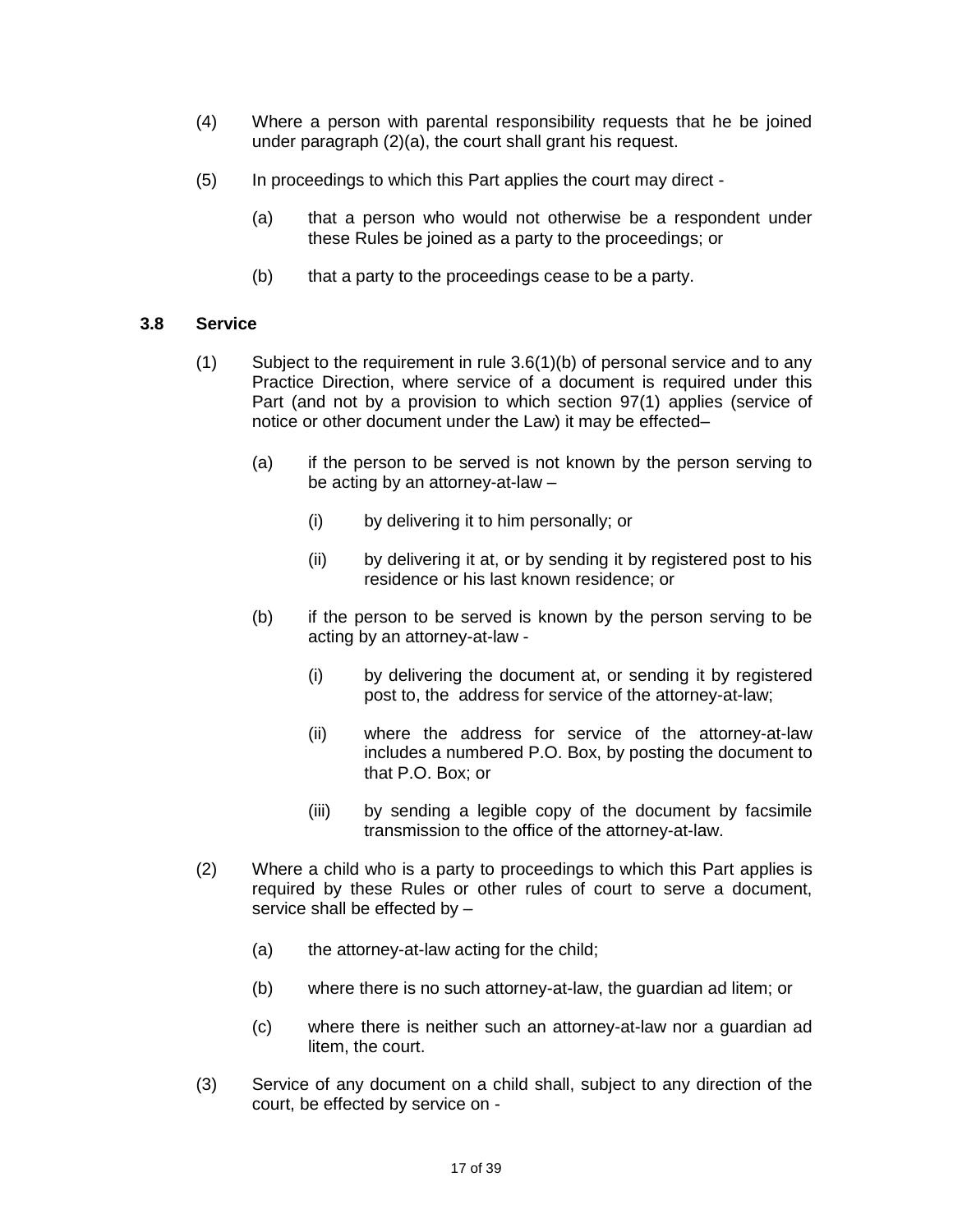- (a) the attorney-at-law acting for the child;
- (b) where there is no such attorney-at-law, the guardian ad litem; or
- (c) where there is neither such an attorney-at-law nor a guardian ad litem, with leave of the court, the child.
- (4) Where the court refuses leave under paragraph (3)(c) it shall give a direction under paragraph (7).
- (5) A document shall, unless the contrary is proved, be deemed to have been served -
	- (a) in the case of service by registered post on the third business day after posting; and
	- (b) in the case of service in accordance with paragraph  $(1)(b)(ii)$ , on the third business day after the day on which it is posted to the P.O. Box.
- (6) At or before the first directions appointment in, or hearing of, proceedings to which this Part applies the applicant shall file a statement in Form C8 that service of -
	- (a) a copy of the application has been effected on each respondent; and
	- (b) notice of the proceedings has been effected under rule 3.4(4),

and the statement shall indicate -

- (i) the manner, date, time and place of service; or
- (ii) where service was effected by post, the date, time and place of posting.
- (7) In proceedings to which this Part applies, where these Rules or other rules of court require a document to be served, the court may, without prejudice to any power under rule 3.14 , direct that-
	- (a) the requirement shall not apply;
	- (b) the time specified by the rules for complying with the requirement shall be abridged to such extent as may be specified in the direction; and
	- (c) service shall be effected in such manner as may be specified in the direction.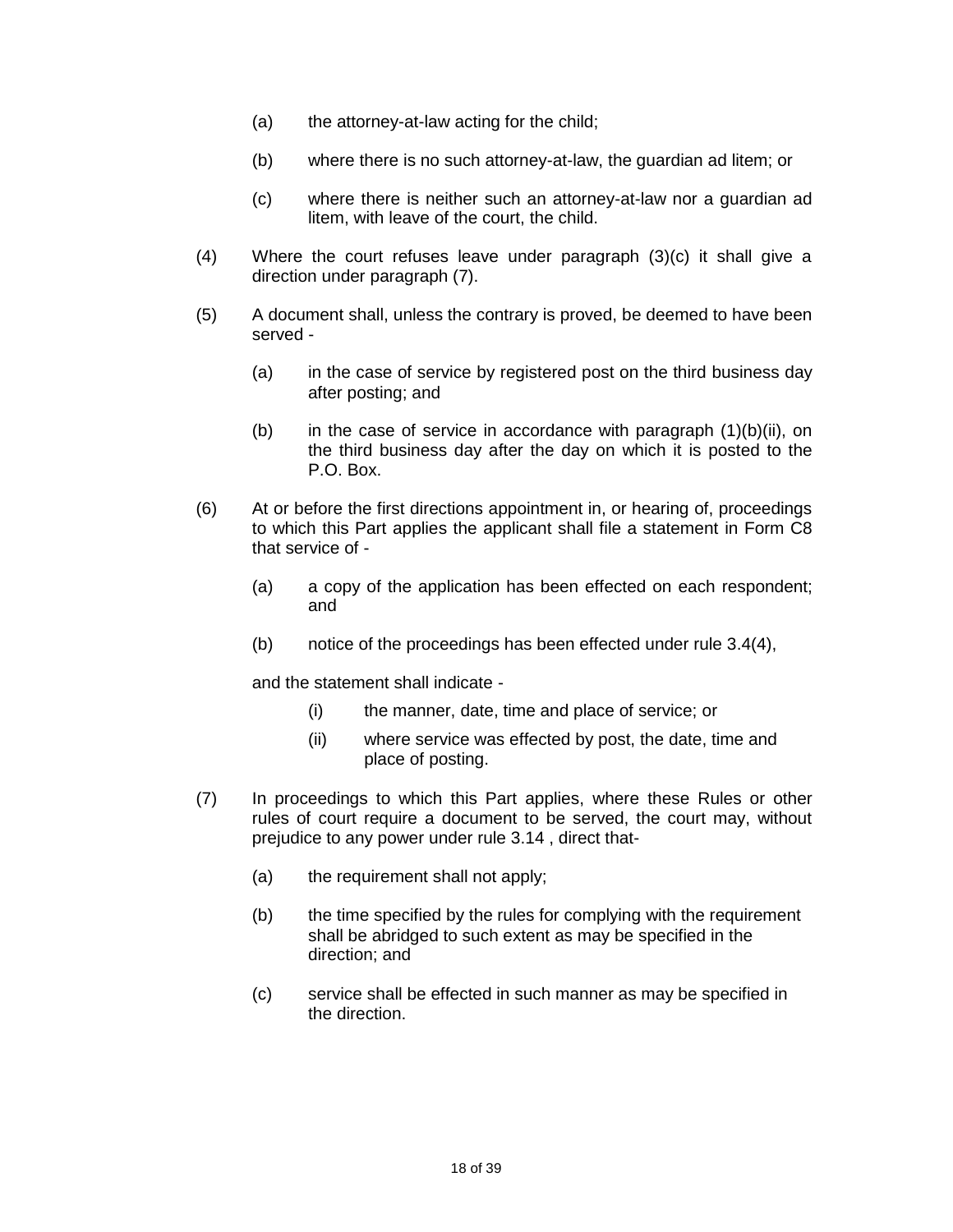### **3.9 Answer to application**

- (1) Within 14 days of service of an application for a section 10 order or an application specified under the Children Law (Forms) Rules, 2013, each respondent shall file, and serve on the parties, an acknowledgement of the application in Form C6.
- (2) Following service of an application to which this Part applies, other than an application under rule 3.3 or for a section 10 order, a respondent may, subject to paragraph (3), file a written answer, which shall be served on the other parties.
- (3) An answer under paragraph (2) shall, except in the case of an application under section 27, 33, 36, 40, 45, 46, 48, 49, 51 or 53, be filed, and served, not less than 2 days before the date fixed for the hearing of the application.

### **3.10 Appointment of guardian ad litem**

- (1) As soon as practicable after the commencement of specified proceedings, or the transfer of such proceedings to the court, the court shall appoint a guardian ad litem, unless –
	- (a) such an appointment has already been made by the court which made the transfer and is subsisting; or
	- (b) the court considers that such an appointment is not necessary to safeguard the interests of the child.
- (2) At any stage in specified proceedings a party may apply, without notice to the other parties unless the court directs otherwise, for the appointment of a guardian ad litem.
- (3) The court shall grant an application under paragraph (2) unless it considers such an appointment not to be necessary to safeguard the interests of the child, in which case it shall give its reasons; and a note of such reasons shall be taken by the court or the proper officer.
- (4) At any stage in specified proceedings the court may, of its own motion, appoint a guardian ad litem.
- (5) The proper officer shall, as soon as practicable, notify the parties and any welfare officer of an appointment under this rule or of a decision not to make such an appointment.
- (6) Upon the appointment of a guardian ad litem the proper officer shall, as soon as practicable, notify him of the appointment and serve on him copies of the application and of documents filed under rule 3.17(1).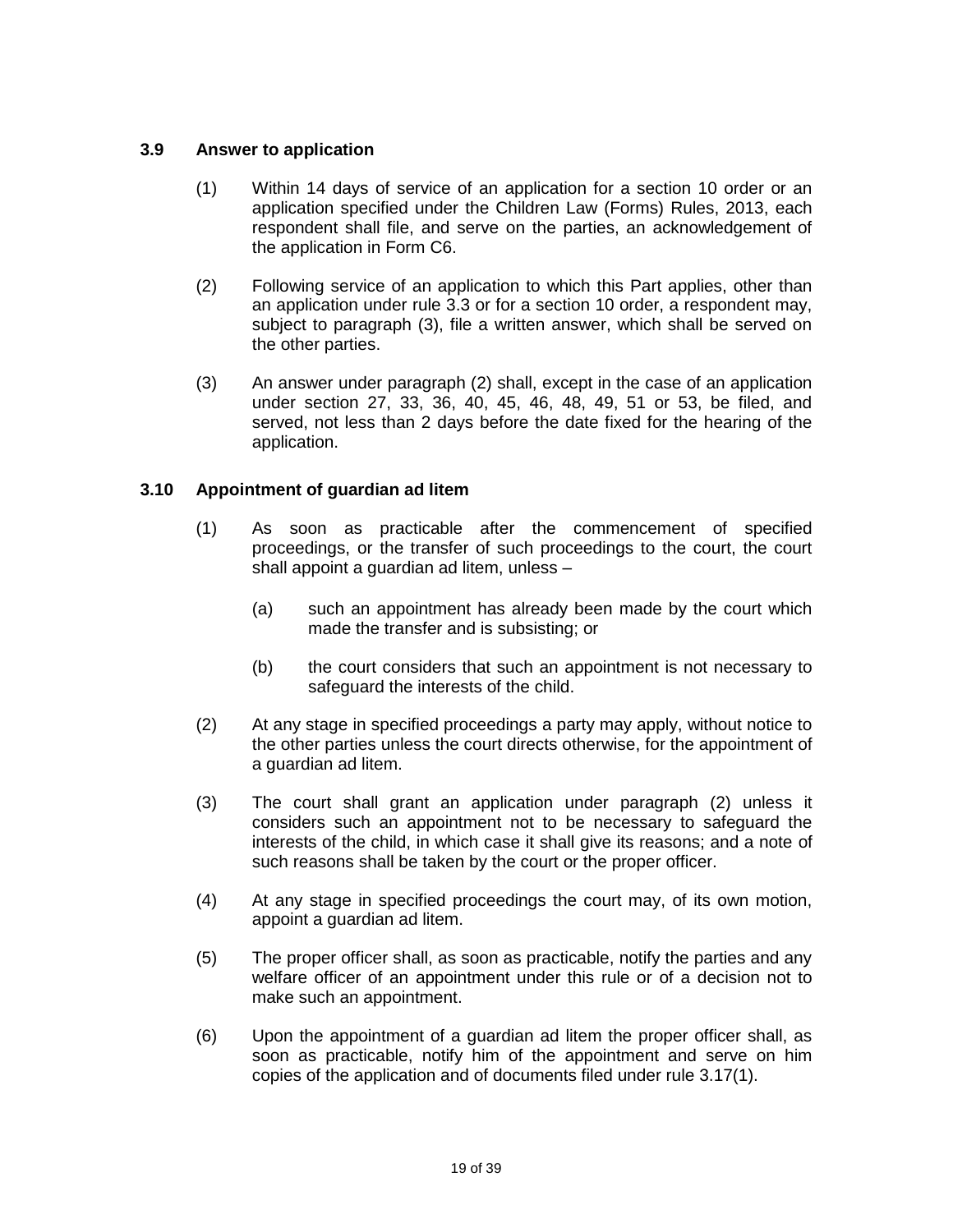- (7) When appointing a guardian ad litem the court shall consider the appointment of anyone who has previously acted as guardian ad litem of the same child.
- (8) The appointment of a guardian ad litem under this rule shall continue for such time as is specified in the appointment or until terminated by the court.
- (9) When terminating an appointment in accordance with paragraph (8), the court shall give its reasons in writing for so doing in Form C44.
- (10) Where the court appoints a guardian ad litem in accordance with this rule or refuses to make such an appointment, the court or the proper officer shall record the appointment or refusal in Form C45.

#### **3.11 Powers and duties of guardian ad litem**

- (1) In carrying out his duty under section 43(2), the guardian ad litem shall have regard to the principle set out in section 3(1) and the matters set out in section 3(3)(a) to (f) as if for the word "court" in that section there were substituted the words "guardian ad litem".
- (2) The guardian ad litem shall
	- (a) appoint an attorney-at-law to represent the child unless such an attorney-at-law has already been appointed; and
	- (b) give such advice to the child as is appropriate having regard to his understanding and, subject to rule 3.12(1)(a), instruct the attorneyat-law representing the child on all matters relevant to the interests of the child, including possibilities for appeal, arising in the course of the proceedings.
- (3) Where it appears to the guardian ad litem that the child
	- (a) is instructing his attorney-at-law directly; or
	- (b) intends to, and is capable of, conducting the proceedings on his own behalf,

he shall so inform the court and thereafter -

- (i) shall perform all of his duties set out in this rule, other than duties under paragraph (2)(a) and such other duties as the court may direct;
- (ii) shall take such part in the proceedings as the court may direct; and
- (iii) may, with leave of the court, have legal representation in his conduct of those duties.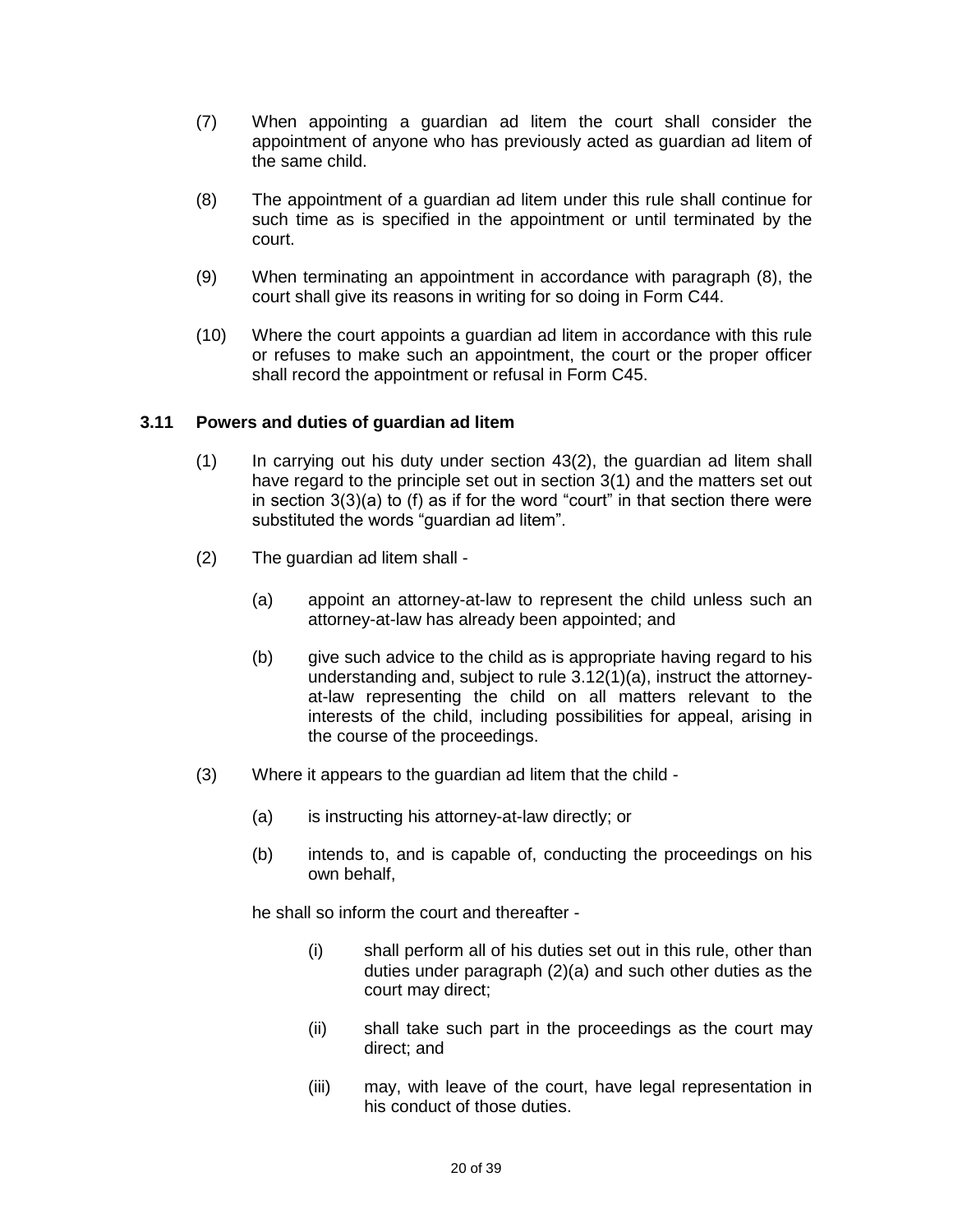- (4) The guardian ad litem shall, unless excused by the court, attend all directions appointments in and hearings of the proceedings and shall advise the court on the following matters–
	- (a) whether the child is of sufficient understanding for any purpose including the child's refusal to submit to a medical or psychiatric examination or other assessment that the court has power to require, direct or order;
	- (b) the wishes of the child in respect of any matter relevant to the proceedings, including his attendance at court;
	- (c) the appropriate forum for the proceedings;
	- (d) the appropriate timing of the proceedings or any part of them;
	- (e) the options available to the court in respect of the child and the suitability of each such option including what order should be made in determining the application; and
	- (f) any other matter concerning which the court seeks his advice or concerning which he considers that the court should be informed.
- (5) The advice given under paragraph (4) may, subject to any order of the court, be given orally or in writing; and if the advice is given orally, a note of it shall be taken by the court or the proper officer.
- (6) The guardian ad litem shall, where practicable, notify any person whose joinder as a party to those proceedings would be likely, in the guardian ad litem's opinion, to safeguard the interests of the child, of that person's right to apply to be joined under rule 3.7(2) and shall inform the court–
	- (a) of any such notification given;
	- (b) of anyone whom he attempted to notify under this paragraph but was unable to contact; and
	- (c) of anyone whom he believes may wish to be joined to the proceedings.
- (7) The guardian ad litem shall, unless the court otherwise directs, not less than 7 days before the date fixed for the final hearing of the proceedings, file a written report advising on the interests of the child; and the proper officer shall, as soon as practicable, serve a copy of the report on the parties.
- (8) The guardian ad litem shall serve and accept service of documents on behalf of the child in accordance with rule  $3.8(2)(b)$  and  $(3)(b)$  and, where the child has not himself been served, and has sufficient understanding, advise the child of the contents of any document so served.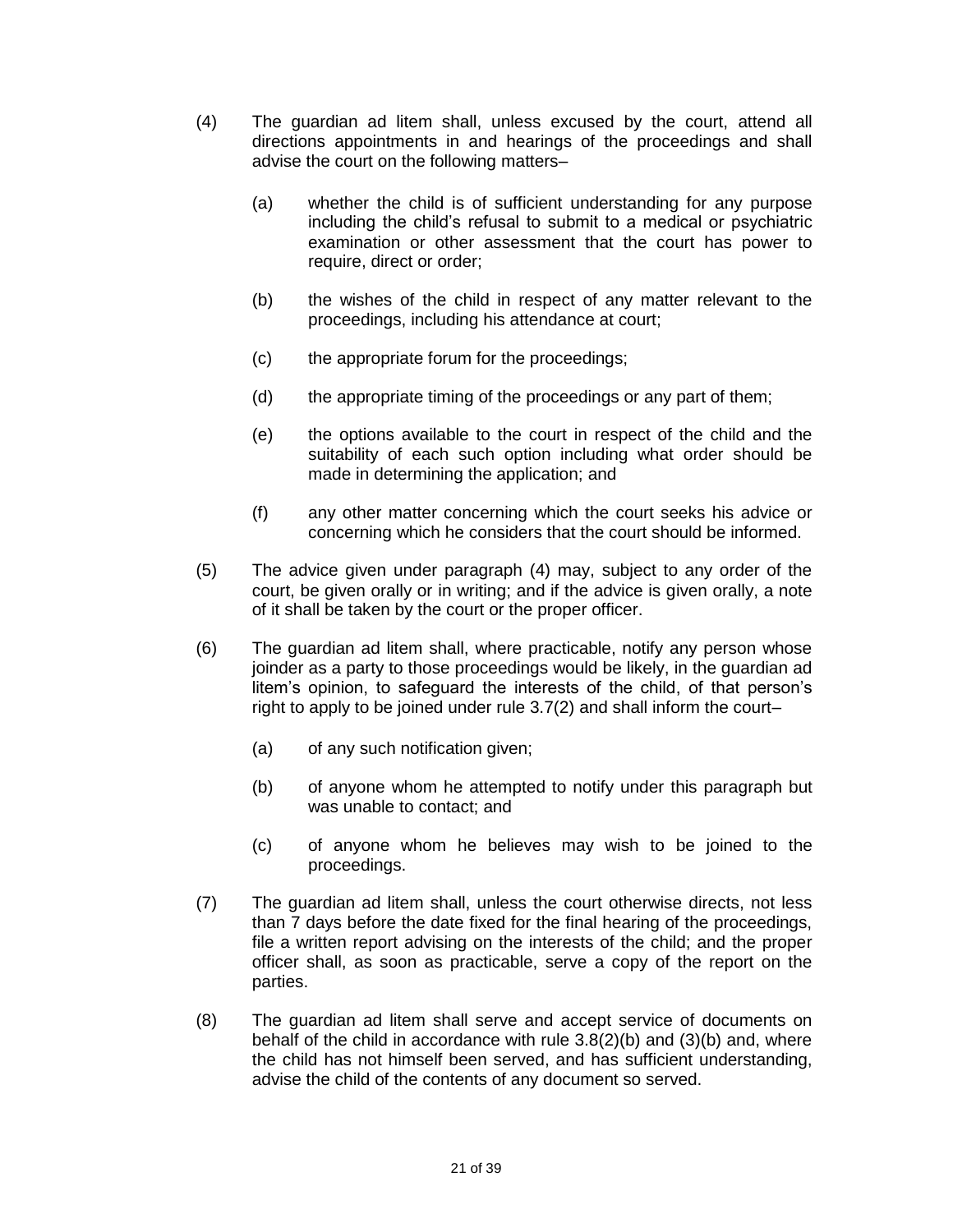- (9) The guardian ad litem shall conduct such investigations as may be necessary for him to carry out his duties and shall, in particular–
	- (a) contact or seek to interview such persons as he thinks appropriate or as the court directs;
	- (b) if he inspects records of the kinds referred to in section 44, bring to the attention of the court and such other persons as the court may direct all such records and documents which may, in his opinion, assist in the proper determination of the proceedings; and
	- (c) obtain such professional assistance as is available to him which he thinks appropriate or which the court directs him to obtain.
- (10) In addition to his duties under other paragraphs of this rule, the guardian ad litem shall provide to the court such other assistance as it may require.
- (11) A party may question the guardian ad litem about oral or written advice tendered by him to the court under this rule.

### **3.12 Attorney-at-law for child**

- (1) An attorney-at-law appointed under section 43(3) or in accordance with rule 3.11(2)(a) shall represent the child -
	- (a) in accordance with instructions received from the guardian ad litem unless the attorney-at-law considers, having taken into account the views of the guardian ad litem and any direction of the court under rule 3.11(3), that the child wishes to give instructions which conflict with those of the guardian ad litem and that he is able, having regard to his understanding, to give such instructions on his own behalf, in which case, he shall conduct the proceedings in accordance with instructions received from the child;
	- (b) where no guardian ad litem has been appointed for the child and the condition in section 43(4)(b) is satisfied, in accordance with instructions received from the child; or
	- (c) in default of instructions under (a) or (b), in furtherance of the best interests of the child.
- (2) An attorney-at-law appointed under section 43(3) or in accordance with rule 3.11(2)(a) shall serve and accept service of documents on behalf of the child in accordance with rule 3.8(2)(a) and (3)(a) and, where the child has not himself been served and has sufficient understanding, advise the child of the contents of any document so served.
- (3) Where the child wishes an appointment of an attorney-at-law under section 43(3) or in accordance with rule 3.11(2)(a) to be terminated, he may apply to the court for an order terminating the appointment; and the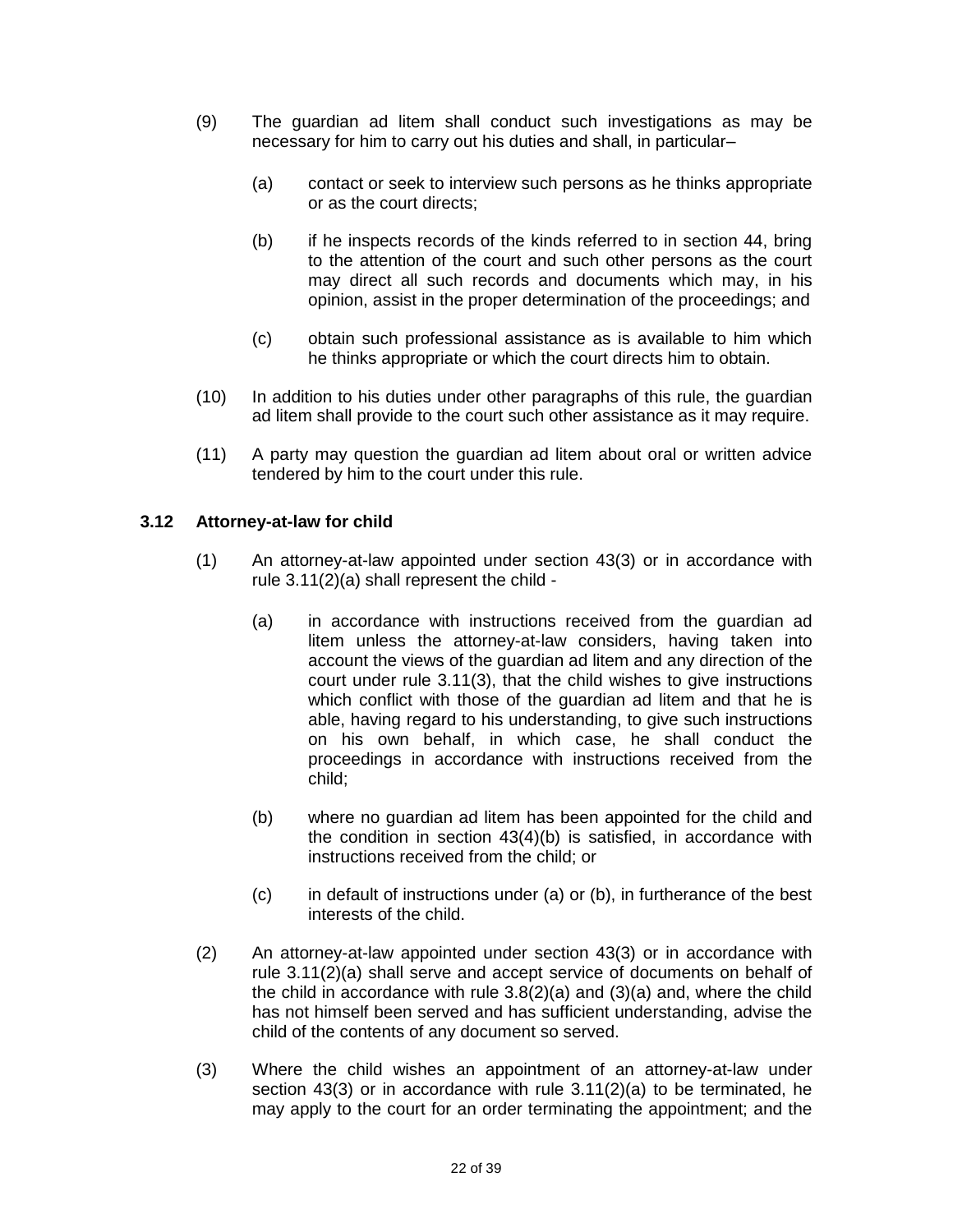attorney-at-law and the guardian ad litem shall be given an opportunity to make representations.

- (4) Where the guardian ad litem wishes an appointment of an attorney-at-law under section 43(3) to be terminated, he may apply to the court for an order terminating the appointment; and the attorney-at-law and, if he is of sufficient understanding, the child, shall be given an opportunity to make representations.
- (5) When terminating an appointment in accordance with paragraph (3) or (4), the court shall give its reasons in Form C47 for so doing, a note of which shall be taken by the court or the proper officer.
- (6) Where the court appoints an attorney-at-law under section 43(3) or refuses to make such an appointment, the court or the proper officer shall record the appointment in Form C46 or refusal in Form C48.

### **3.13 Welfare officer**

- (1) Where the court has directed that a written report be made by a welfare officer, the report shall be filed at or by such time as the court directs or, in the absence of such a direction, at least 14 days before a relevant hearing; and the proper officer shall, as soon as practicable, serve a copy of the report on the parties and any guardian ad litem.
- (2) In paragraph (1), a hearing is relevant if the proper officer has given the welfare officer notice that his report is to be considered at it.
- (3) The welfare officer shall, unless excused by the court, attend a hearing if the proper officer gives him notice that his report will be given or considered at that hearing; and any party may question the welfare officer about his report at such a hearing.
- (4) This rule is without prejudice to any power to give directions under rule 3.14.

### **3.14 Directions**

- (1) In this rule, "party" includes the guardian ad litem and, where a request or a direction concerns a report under section 9, the welfare officer.
- (2) In proceedings to which this Part applies the court may, subject to paragraph (3), give, vary or revoke directions for the conduct of the proceedings, including -
	- (a) the timetable for the proceedings;
	- (b) varying the time within which or by which an act is required, by these Rules or by other rules or court, to be done;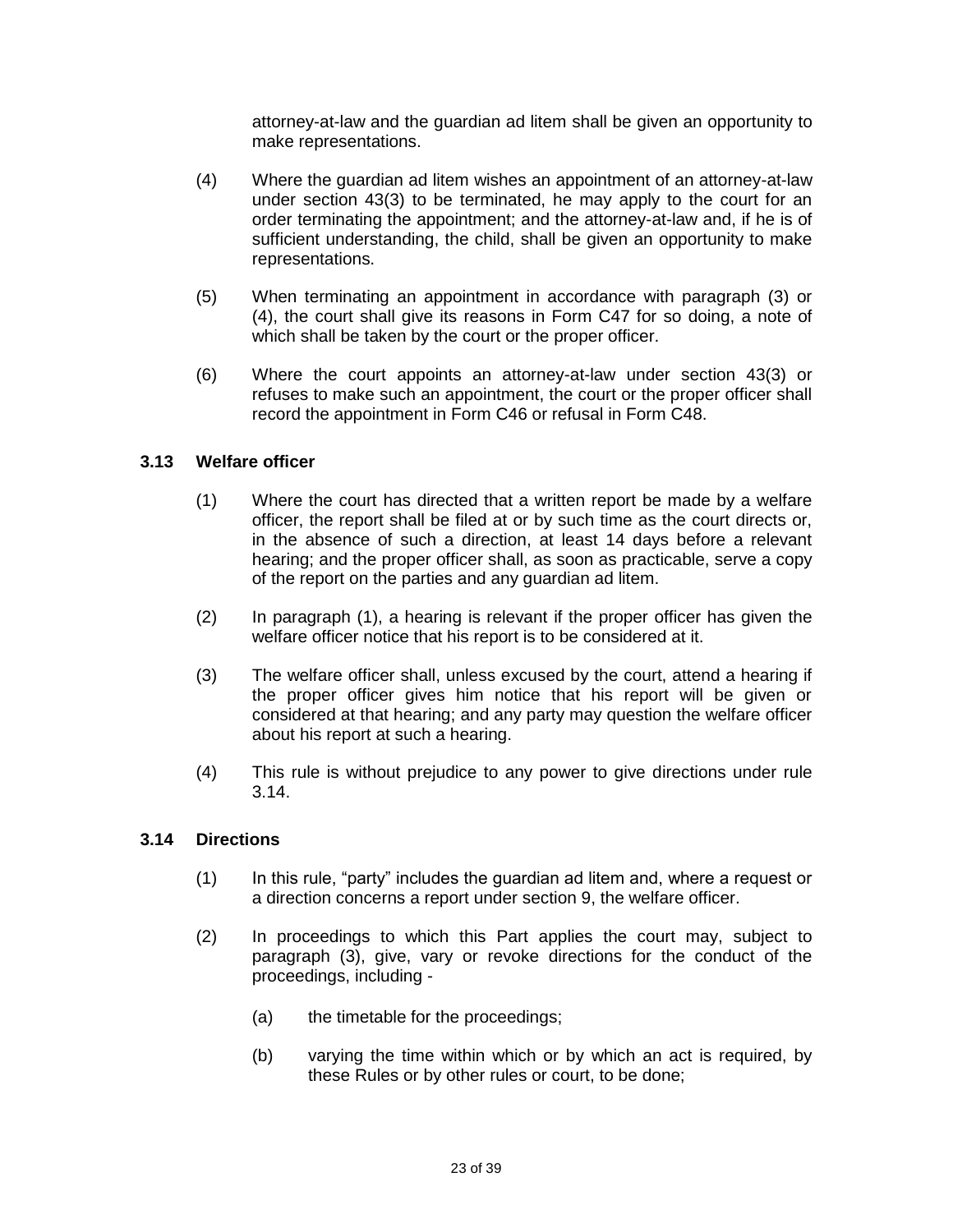- (c) the attendance of the child;
- (d) the appointment of a guardian ad litem, whether under section 43 or otherwise, or of an attorney-at-law under section 43(3);
- (e) the service of documents;
- (f) the submission of evidence including experts' reports;
- (g) the preparation of welfare reports under section 9;
- (h) the transfer of the proceedings to another court; and
- (i) consolidation with other proceedings.
- (3) Directions under paragraph (2) may be given, varied or revoked either
	- (a) of the court's own motion having given the parties notice of its intention to do so, and an opportunity to attend and be heard or to make written representations;
	- (b) on the application in Form C3 of a party specifying the direction which is sought, filed and served on the other parties; or
	- (c) on the application in Form C3 of a party specifying the direction which is sought, to which the other parties consent and which they or their representatives have signed.
- $(4)$  In an urgent case the request under paragraph  $(3)(b)$  may, with the leave of the court, be made -
	- (a) orally;
	- (b) without notice to the parties; or
	- (c) both as in sub-paragraphs (a) and (b).
- (5) On receipt of an application under paragraph (3)(b) the proper officer shall fix a date for the hearing of the request and give not less than 2 days' notice in Form C4 to the parties of the date so fixed.
- (6) On considering an application under paragraph (3)(c) the court shall either -
	- (a) grant the request, whereupon the proper officer shall inform the parties of the decision, or
	- (b) direct that a date be fixed for the hearing of the application, whereupon the proper officer shall fix such a date and give not less than 2 days' notice to the parties of the date so fixed.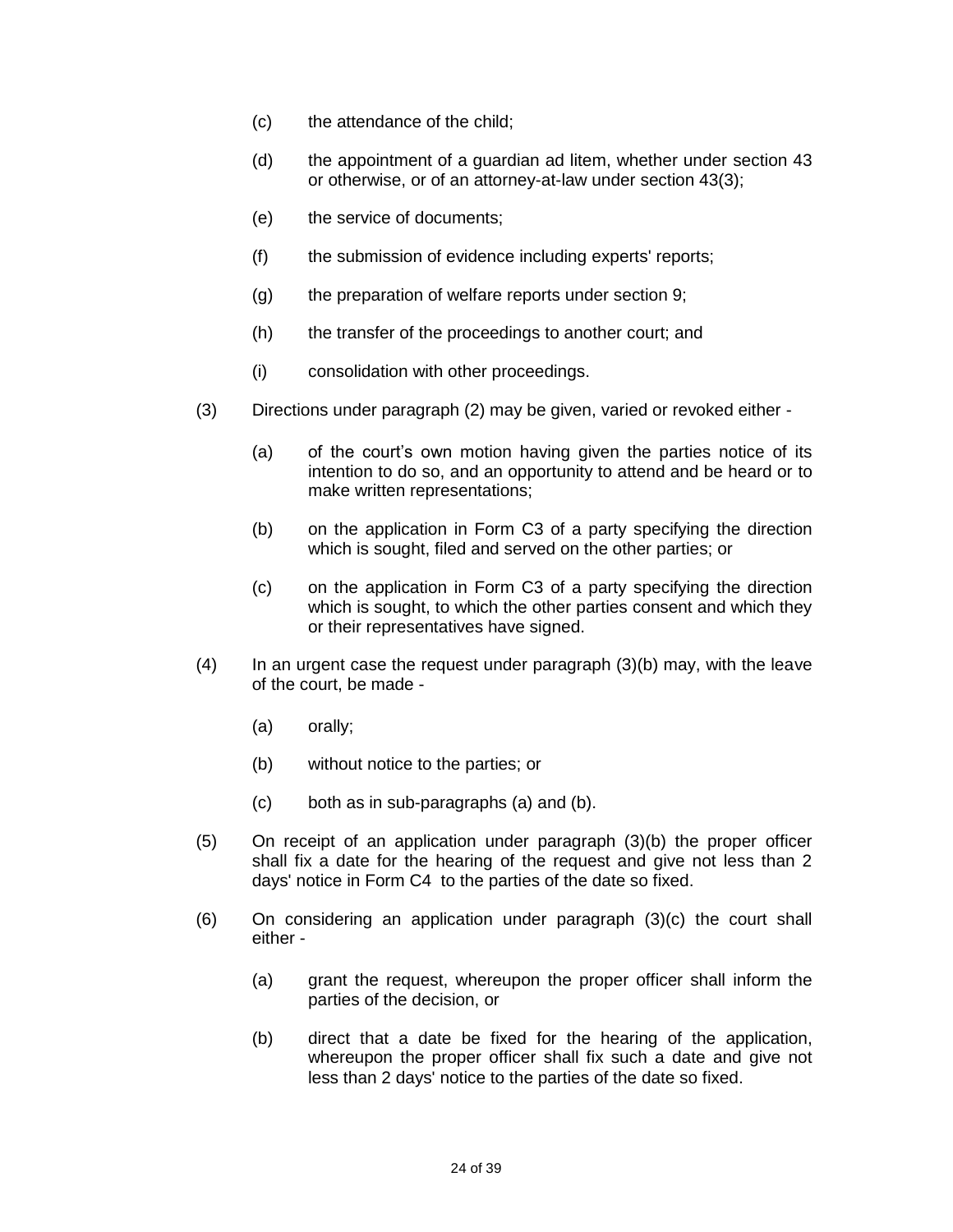- (7) A party may apply for an order to be made under section 13(3) or, if he is entitled to apply for such an order, under section 40(1) in accordance with paragraph (3)(b) or (c).
- (8) Where a court is considering making, of its own motion, a section 10 order, or an order under section 33, 36 or 40, the power to give directions under paragraph (2) shall apply.
- (9) Directions of a court (which are still in force immediately prior to the transfer of proceedings to which this Part applies) to another court shall continue to apply following the transfer, subject to any changes of terminology which are required to apply those directions to the court to which the proceedings are transferred, unless varied or discharged by directions under paragraph (2).
- (10) The court or the proper officer shall take a note of the giving, variation or revocation of a direction under this rule and serve, as soon as practicable, a copy of the note on any party who was not present at the giving, variation or revocation.

## **3.15 Timing of proceedings**

- (1) Where these Rules or other rules of court provide a period of time within which or by which a certain act is to be performed in the course of proceedings to which this Part applies, that period may not be extended otherwise than by direction of the court under rule 3.14.
- (2) At the
	- (a) transfer to a court of proceedings to which this Part applies;
	- (b) postponement or adjournment of any hearing or directions appointment in the course of proceedings to which this Part applies; or
	- (c) conclusion of any such hearing or directions appointment other than one at which the proceedings are determined, or so soon thereafter as is practicable,

the court or the proper officer shall –

- (i) fix a date upon which the proceedings shall come before the court again for such purposes as the court directs, which date shall, where paragraph (a) applies, be as soon as possible after the transfer; and
- (ii) give notice to the parties, the guardian ad litem or the welfare officer of the date so fixed.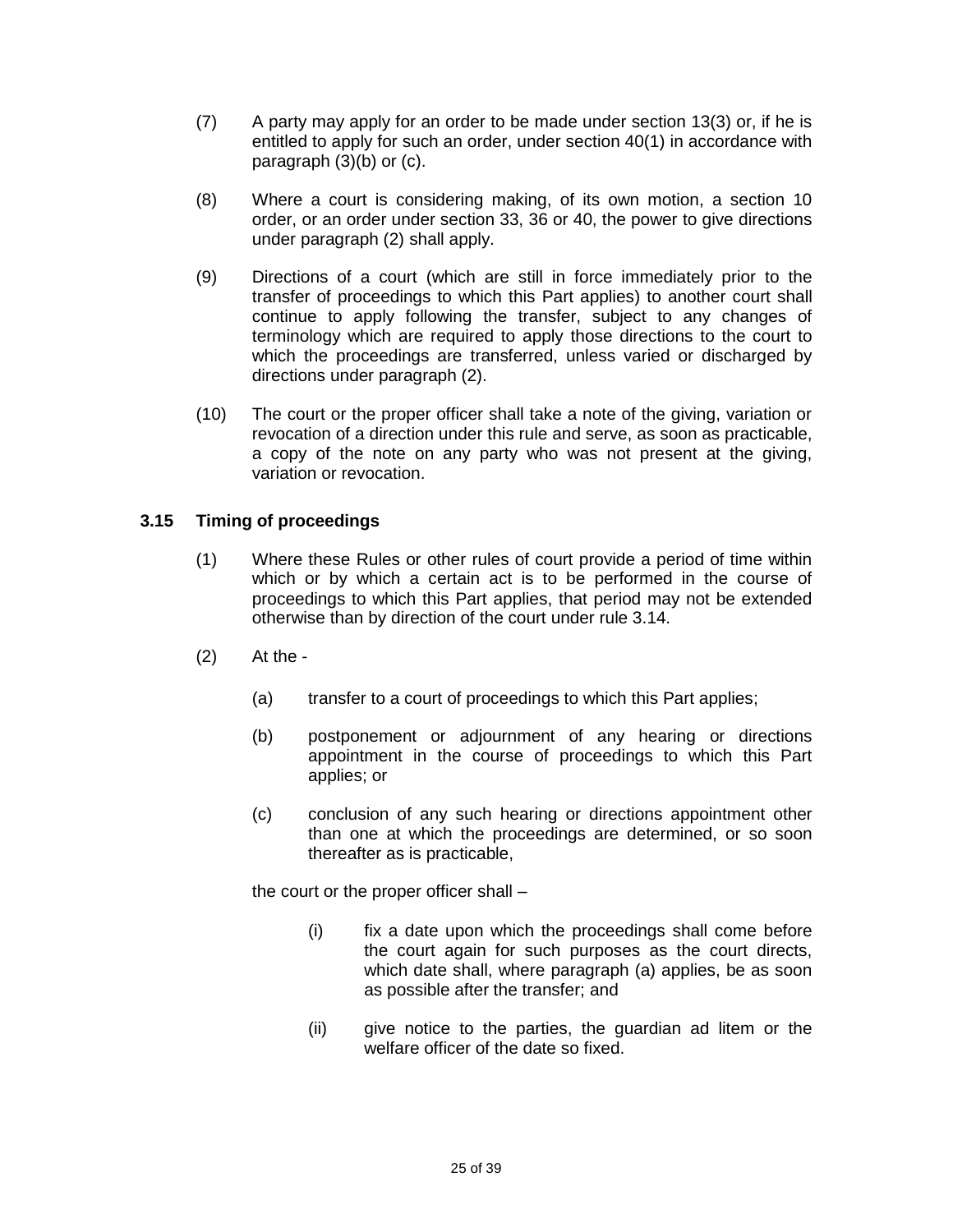### **3.16 Attendance at directions appointment and hearing**

- (1) Subject to paragraph (2), a party shall attend a directions appointment of which he has been given notice in accordance with rule 3.14(5) unless the court otherwise directs.
- (2) Proceedings or any part of them shall take place in the absence of any party, including the child, if -
	- (a) the court considers it in the interests of the child, having regard to the matters to be discussed or the evidence likely to be given; and
	- (b) the party is represented by a guardian ad litem or attorney-at-law,

and when considering the interests of the child under sub-paragraph (a) the court shall give the guardian ad litem, the attorney-at-law for the child and, if he is of sufficient understanding, the child an opportunity to make representations.

- (3) Subject to paragraph (4), where at the time and place appointed for a hearing or directions appointment the applicant appears but one or more of the respondents do not, the court may proceed with the hearing or appointment.
- (4) The court shall not begin to hear an application in the absence of a respondent unless -
	- (a) It is proved to the satisfaction of the court that he received reasonable notice of the date of the hearing; or
	- (b) the court is satisfied that the circumstances of the case justify proceeding with the hearing.
- (5) Where, at the time and place appointed for a hearing or directions appointment one or more of the respondents appear but the applicant does not, the court may refuse the application or, if sufficient evidence has previously been received, proceed in the absence of the applicant.
- (6) Where at the time and place appointed for a hearing or directions appointment neither the applicant nor any respondent appears, the court may refuse the application.
- (7) Unless the court otherwise directs, a hearing of, or directions appointment in, proceedings to which this Part applies shall be in chambers.

### **3.17 Documentary evidence**

(1) Subject to paragraphs (4) and (5), in proceedings to which this Part applies, a party shall file and serve on the parties, any welfare officer and any guardian ad litem of whose appointment he has been given notice under rule 3.10(5) -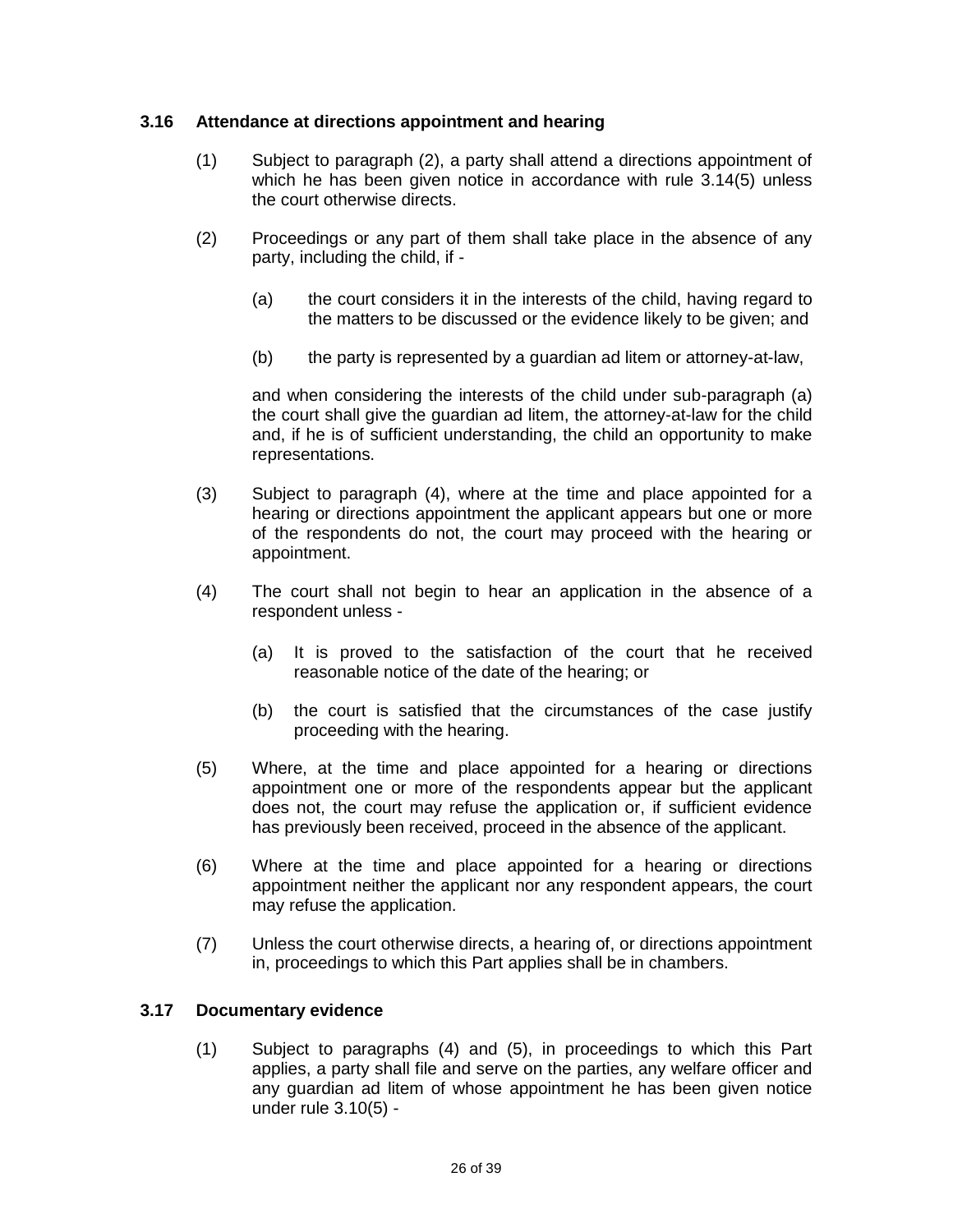- (a) written statements of the substance of the oral evidence which the party intends to adduce at a hearing of, or a directions appointment in, those proceedings, which shall -
	- (i) be dated;
	- (ii) be signed by the person making the statement;
	- (iii) contain a declaration that the maker of the statement believes it to be true and understands that it may be placed before the court; and
	- (iv) show in the top right hand corner of the first page
		- a. the initials and surname of the person making the statement;
		- b. the number of the statement in relation to the maker;
		- c. the date on which the statement was made; and
		- d. the party on whose behalf it is filed; and
- (b) copies of any documents, including experts' reports, upon which the party intends to rely at a hearing of, or a directions appointment in, those proceedings,

at or by such time as the court directs or, in the absence of a direction, before the hearing or appointment.

- (2) A party may, subject to any direction of the court about the timing of statements under this rule, file and serve on the parties a statement which is supplementary to a statement served under paragraph (1).
- (3) At a hearing or a directions appointment a party may not, without the leave of the court -
	- (a) adduce evidence; or
	- (b) seek to rely on a document,

in respect of which he has failed to comply with the requirements of paragraph (1).

- (4) In proceedings for a section 10 order a party shall–
	- (a) neither file nor serve any document other than as required or authorised by these Rules; and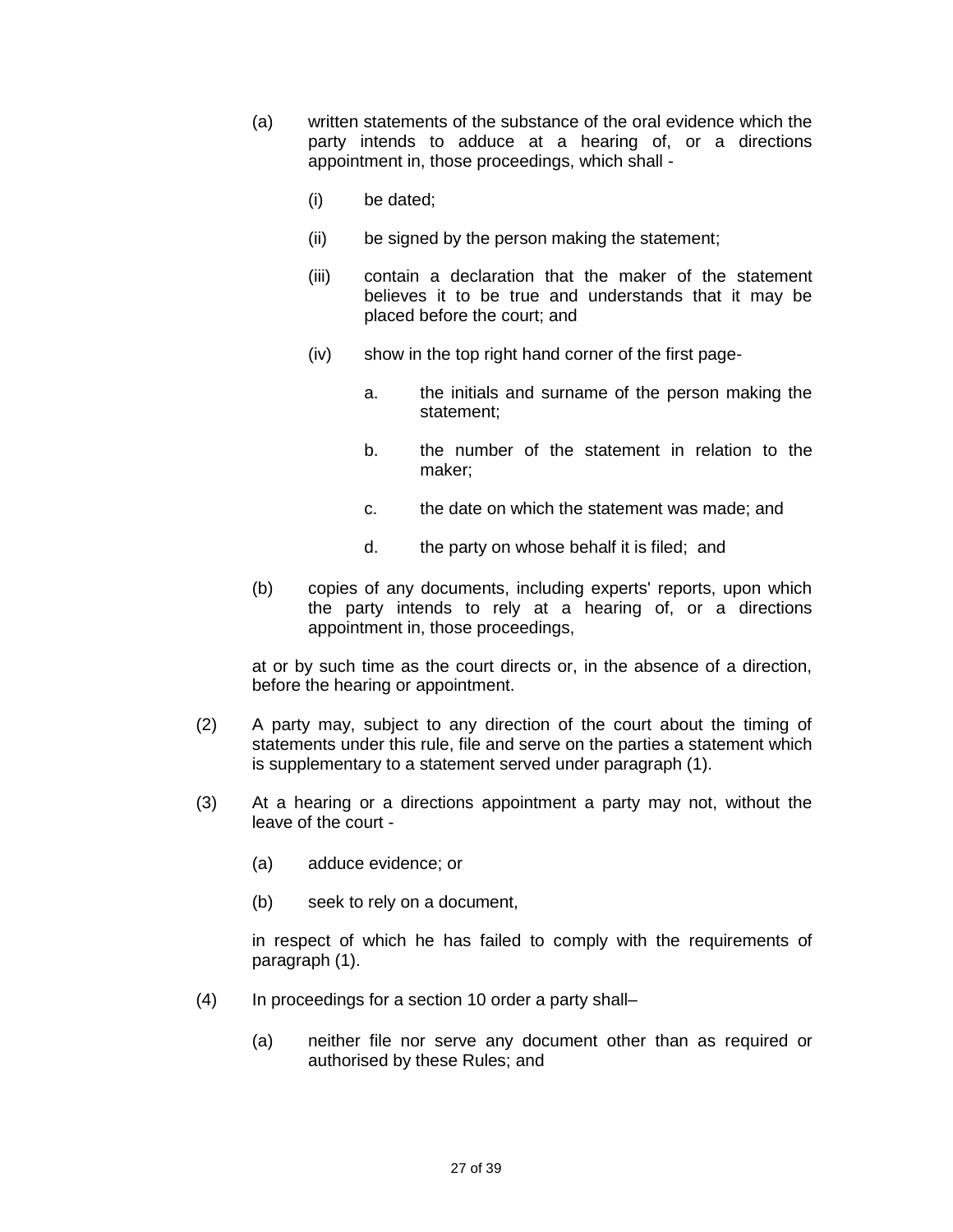(b) in completing a form prescribed by these Rules, neither give information, nor make a statement, which is not required or authorised by that form,

without the leave of the court.

(5) In proceedings for a section 10 order no statement or copy may be filed under paragraph (1) until such time as the court directs.

#### **3.18 Expert evidence - examination of child**

- (1) No person may, without the leave of the court, cause a child to be medically or psychiatrically examined, or otherwise assessed, for the purpose of the preparation of expert evidence for use in the proceedings.
- (2) An application for leave under paragraph (1) shall, unless the court otherwise directs, be served on all parties to the proceedings and on the guardian ad litem.
- (3) Where the leave of the court has not been given under paragraph (1), no evidence arising out of an examination or assessment to which that paragraph applies may be adduced without the leave of the court.

### **3.19 Amendment**

- (1) Subject to rule 3.17(2), a document which has been filed or served in proceedings to which this Part applies, may not be amended without the leave of the court which shall, unless the court otherwise directs, be requested in writing.
- (2) On considering a request for leave to amend a document the court shall either–
	- (a) grant the request, whereupon the proper officer shall inform the person making the request of that decision; or
	- (b) invite the parties or any of them to make representations, within a specified period, as to whether such an order should be made.
- (3) A person amending a document shall file it and serve it on those persons on whom it was served prior to amendment; and the amendments shall be identified.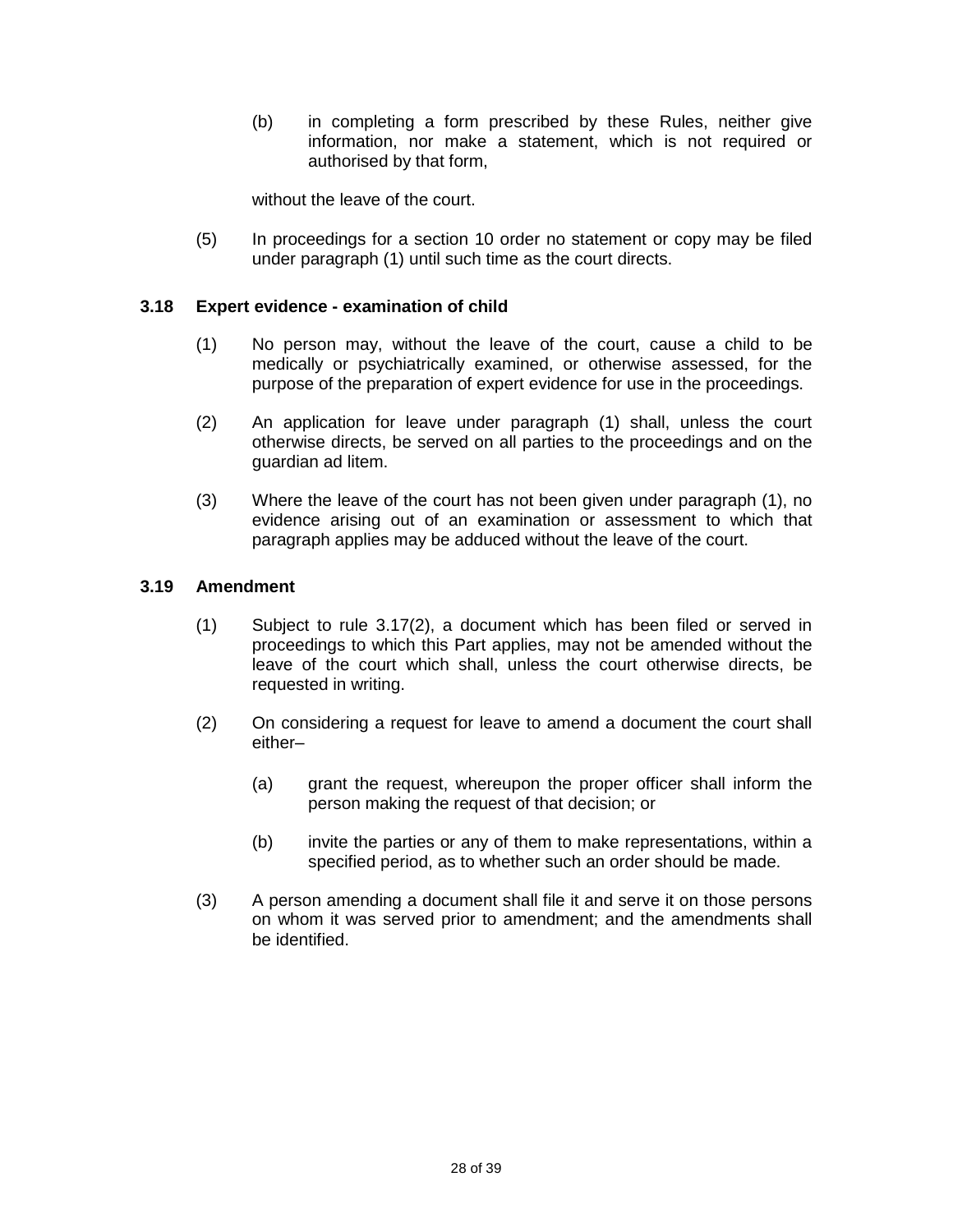#### **3.20 Oral evidence**

The court or the proper officer shall keep a note of the substance of the oral evidence given at a hearing of, or directions appointment in, proceedings to which this Part applies.

#### **3.21 Hearing**

- (1) The court may give directions as to the order of speeches and evidence at a hearing, or directions appointment, in the course of proceedings to which this Part applies.
- (2) Subject to directions under paragraph (1), at a hearing of, or directions appointment in, proceedings to which this Part applies, the parties and the guardian ad litem shall adduce their evidence in the following order–
	- (a) the applicant;
	- (b) any party with parental responsibility for the child;
	- (c) other respondents;
	- (d) the guardian ad litem; and
	- (e) the child, if he is a party to the proceedings and there is no guardian ad litem.
- (3) After the final hearing of proceedings to which this Part applies, the court shall deliver its judgment as soon as is practicable.
- (4) When making an order or when refusing an application, the court shall
	- (a) where it makes findings of fact state such finding and complete Form C23; and
	- (b) state the reasons for the court's decision
- (5) An order made in proceedings to which this Part applies shall be recorded, by the court or the proper officer, either in the appropriate form or, where there is no such form, in writing.
- (6) Subject to paragraph (7), a copy of an order made in accordance with paragraph (5) shall, as soon as practicable after it has been made, be served by the proper officer on the parties to the proceedings in which it was made and on any person with whom the child is living.
- (7) Within 48 hours after the making ex parte of -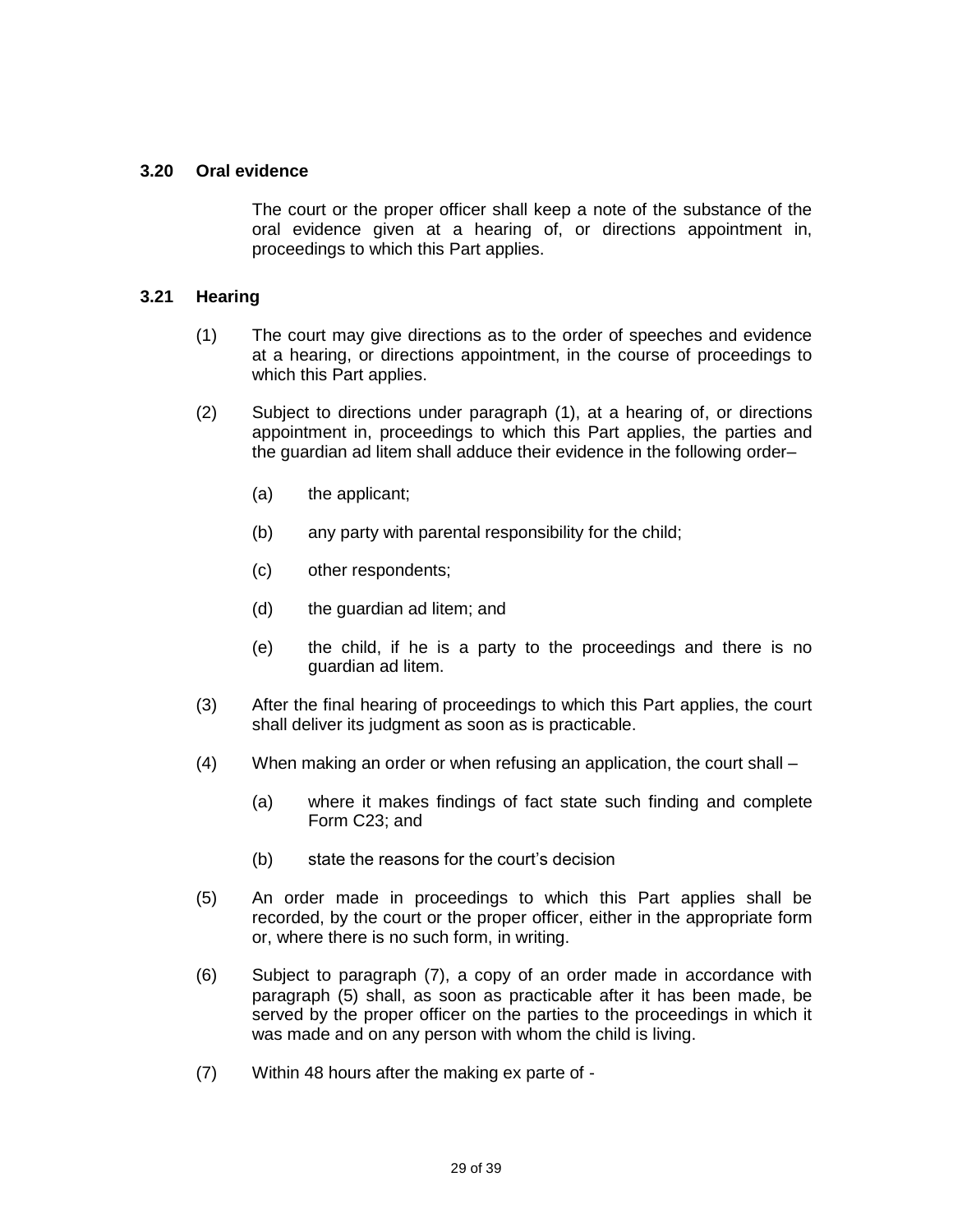- (a) a section 10 order; or
- (b) an order under section 46, 51(4), 51(9) or 53,

the applicant shall serve a copy of the order in the appropriate form on –

- (i) each party;
- (ii) any person who has actual care of the child or who had such care immediately prior to the making of the order; and
- (iii) in the case of an order referred to in sub-paragraph (b), the Department.
- (8) At a hearing of, or directions appointment in, an application which takes place outside the hours during which the court office is normally open, the court or the proper officer shall take a note of the substance of the proceedings.

#### **3.22 Appeals**

- (1) Where an appeal lies to the Grand Court under section 87, it shall be made in accordance with the provisions of this rule; and references to "the court below" are references to the court from which, or person from whom, the appeal lies.
- (2) The appellant shall file and serve on the parties to the proceedings in the court below, and on any guardian ad litem-
	- (a) notice of the appeal in writing, setting out the grounds upon which he relies;
	- (b) a certified copy of the summons or application and of the order appealed against, and of any order staying its execution;
	- (c) a copy of any notes of the evidence; and
	- (d) a copy of any reasons given for the decision.
- (3) The notice of appeal shall be filed and served
	- (a) within 14 days after the determination against which the appeal is brought;
	- (b) in the case of an appeal against an order under section  $40(1)$ , within 7 days after the making of the order; or
	- (c) with the leave of the court to which, or judge to whom, the appeal is to be brought, within such other time as that court or judge may direct.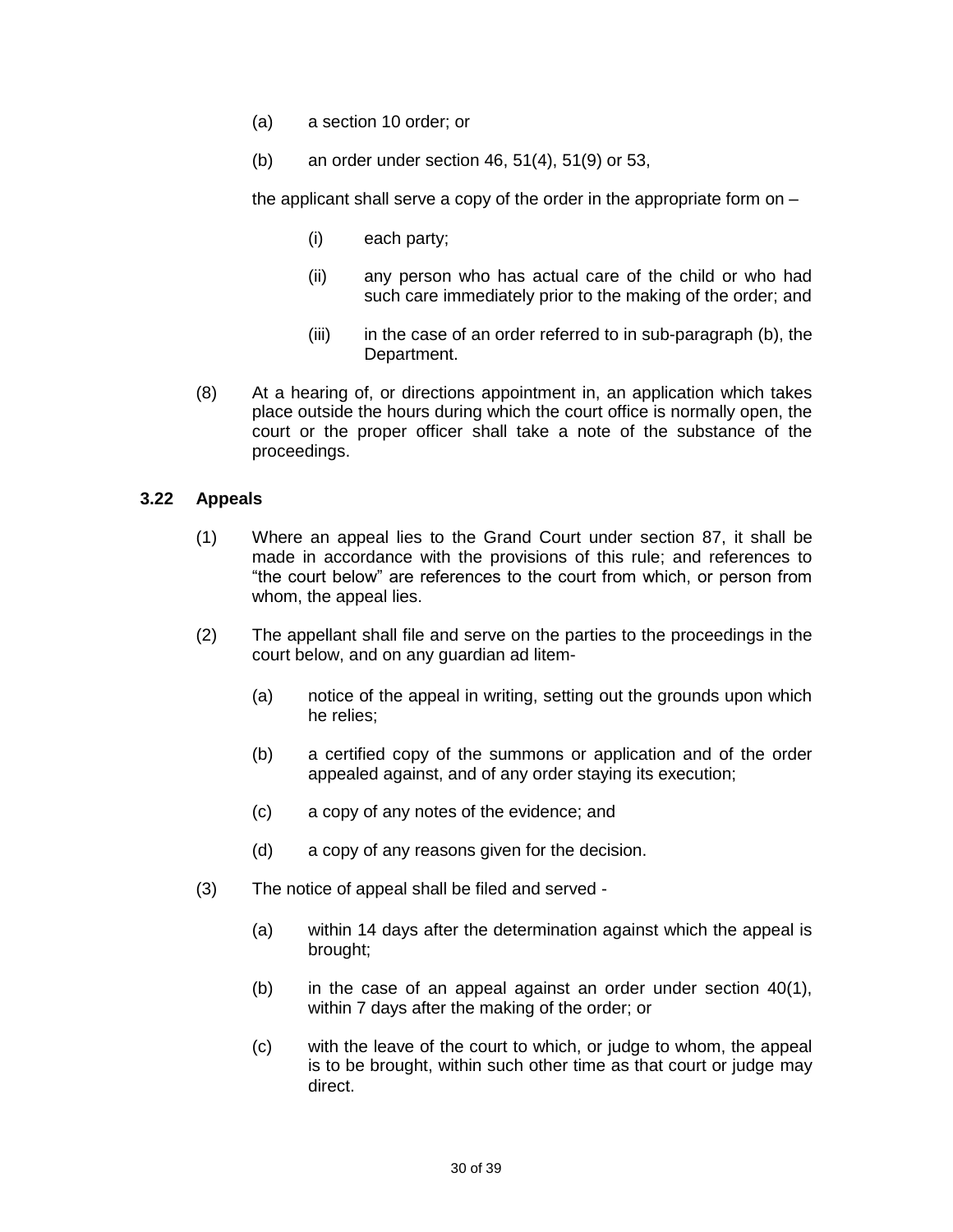- (4) The documents mentioned in paragraph (2)(b) to (d) shall, subject to any direction of the court to which, or judge to whom, the appeal is to be brought, be filed and served as soon as practicable after the filing and service of the notice of appeal under paragraph (2)(a).
- (5) Subject to paragraph (6), a respondent who wishes
	- (a) to contend on the appeal that the decision of the court below should be varied, either in any event or in the event of the appeal being allowed in whole or in part; or
	- (b) to contend that the decision of the court below should be affirmed on grounds other than those relied upon by that court; or
	- (c) to contend by way of cross-appeal that the decision of the court below was wrong in whole or in part,

shall, within 14 days of receipt of notice of the appeal, file and serve on all other parties to the appeal a notice in writing, setting out the grounds upon which he relies.

- (6) No notice under paragraph (5) may be filed or served in an appeal against an order under section 40.
- $(7)$  In the case of an appeal mentioned in paragraph  $(1)$ , an application to -
	- (a) withdraw the appeal;
	- (b) have the appeal dismissed with the consent of all the parties; or
	- (c) amend the grounds of appeal,

may be heard by the Clerk of Court.

(8) An appeal of the kind mentioned in paragraph (1) shall, unless the Chief Justice otherwise directs, be heard and determined by a single judge.

#### **3.23 Confidentiality of documents**

- (1) Notwithstanding any rule of court to the contrary, no document, other than a record of an order, held by the court and relating to proceedings to which this Part applies shall be disclosed, other than to -
	- (a) a party;
	- (b) the legal representative of a party;
	- (c) the guardian ad litem; or
	- (d) a welfare officer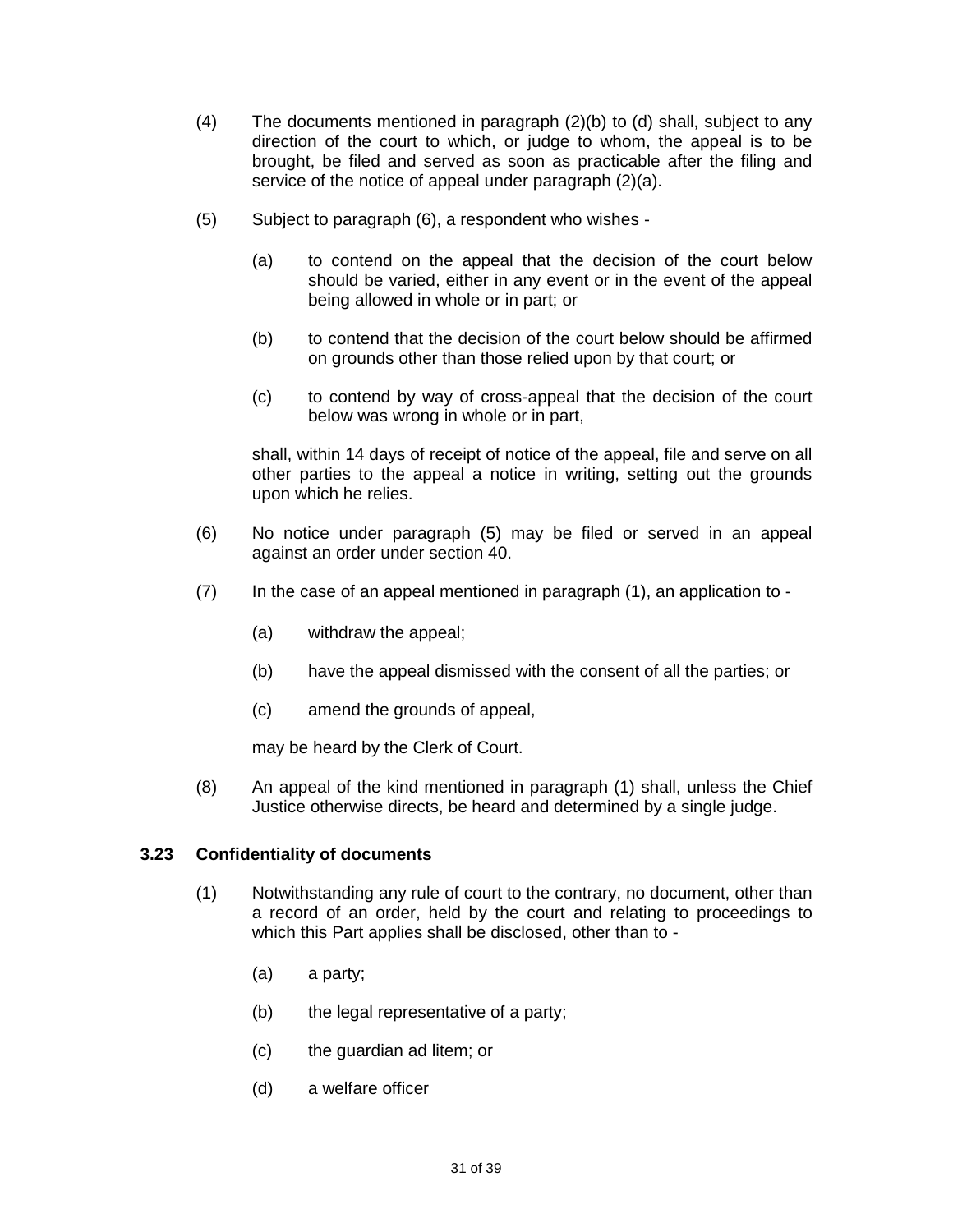without leave of the court.

(2) Nothing in this rule shall prevent the notification by the court or the proper officer of a direction under section 39(1) to the Department.

### **3.24 Notification of consent**

Consent for the purposes of section 18(3) or section 35(6) shall be given either orally in court or in writing to the court signed by the person giving his consent.

#### **3.25 Secure accommodation - evidence**

In proceedings under section 27, the court shall, if practicable, arrange for copies of all written reports before it to be made available before the hearing to -

- (a) the applicant;
- (b) the parent or guardian of the child;
- (c) any legal representative of the child;
- (d) the guardian ad litem; and
- (e) the child, unless the court otherwise directs;

and copies of such reports may, if the court considers it desirable, be shown to any person who is entitled to notice of the proceedings in accordance with these rules.

#### **3.26 Investigation under section 39**

- (1) This rule applies where a direction is given to the Department by the Grand Court under section 39(1).
- (2) On giving a direction the court shall adjourn the proceedings and the court or the proper officer shall record the direction in Form C39.
- (3) A copy of the direction recorded under paragraph (2) shall, as soon as practicable after the direction is given, be served by the proper officer on the parties to the proceedings in which the direction is given and, where the Department is not a party, on the Department.
- (4) When serving the copy of the direction on the Department the proper officer shall also serve copies of such of the documentary evidence which has been, or is to be, adduced in the proceedings as the court may direct.
- (5) Where the Department informs the court of any of the matters set out in section 39(3)(a) to (c) it shall do so in writing.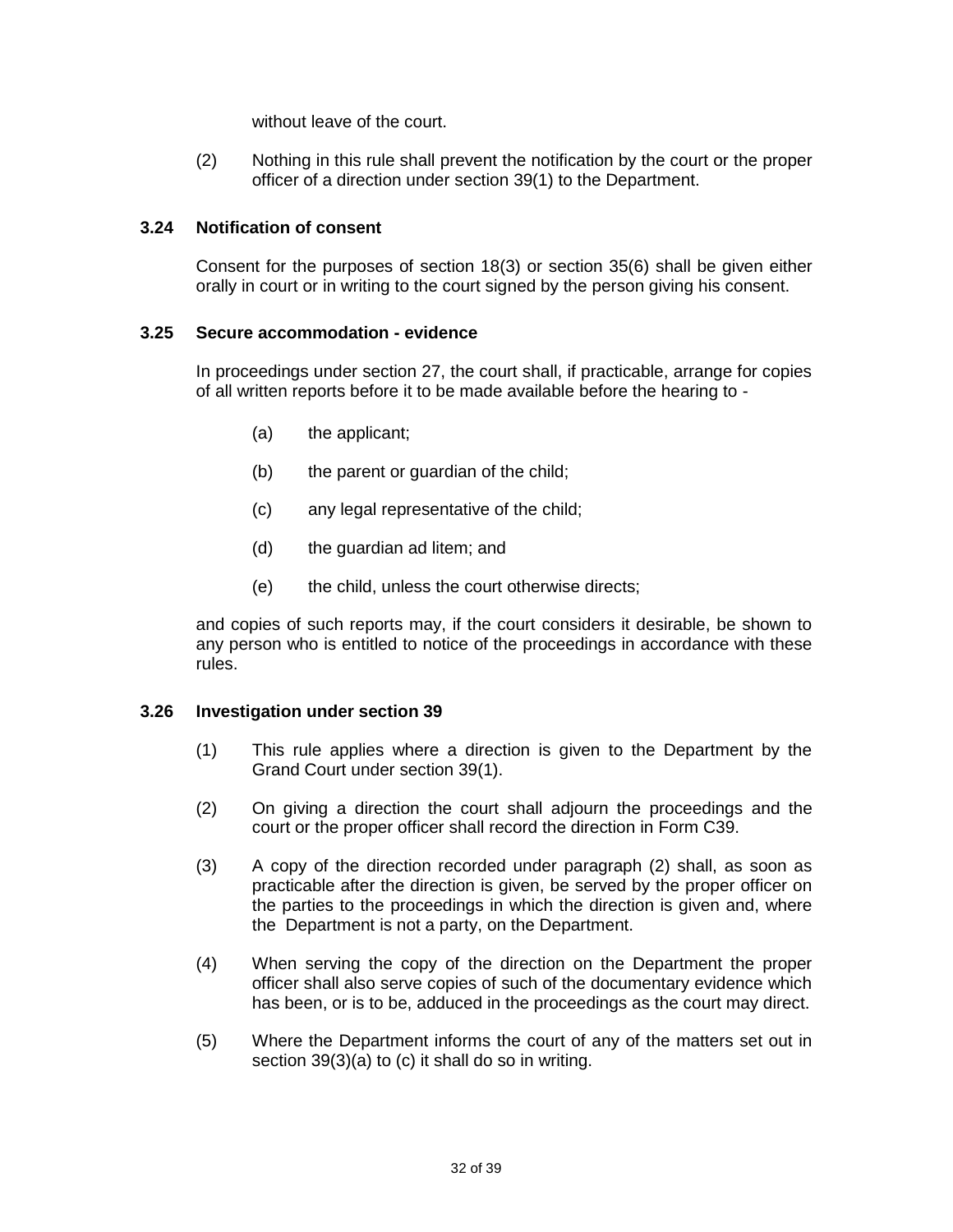### **3.27 Direction to the Chief Education Officer to apply for education supervision order**

- (1) For the purposes of section 17 of the Education Law (2010 Revision) a direction by the Grand Court to the Chief Education Officer to apply for an education supervision order shall be given in writing.
- (2) Where, following such a direction, the Chief Education Officer informs the court that he has decided not to apply for an education supervision order, he shall do so in writing.

### **3.28 Transitional provisions**

Nothing in any provision of this Part of these Rules shall affect any proceedings which are pending (within the meaning of paragraph 5 of Schedule 10) immediately before these Rules come into force.

### **PART lV- WARDSHIP**

### **4.1 Application to make a child a ward of court**

- (1) No child shall be made a ward of court except by virtue of an order to that effect made by a Grand Court Judge and
	- (a) where an application is made for such an order in respect of a child, the child shall become a ward of court on the making of the application, but shall cease to be a ward of court at the end of the period prescribed in rule 4.3 unless within that period an order has been made in accordance with the application;
	- (b) sub-paragraph (a) does not apply with respect to a child who is the subject of a care order; and
	- (c) the Grand Court may, either upon an application in that behalf or without such an application, order that any child who is for the time being a ward of court shall cease to be a ward of court.
- (2) An application to make a child a ward of court shall be made by originating summons and, unless the court otherwise directs, the plaintiff shall file an affidavit in support of the application when the originating summons is issued.
- (3) Rule 3.3 shall, so far as applicable, apply to an application by the Department for the leave of the court under section 92(1).
- (4) Where there is no person other than the child who is a suitable defendant, an application may be made ex parte to a judge for leave to issue either an ex parte originating summons or an originating summons with the child as defendant thereto; and, except where such leave is granted, the child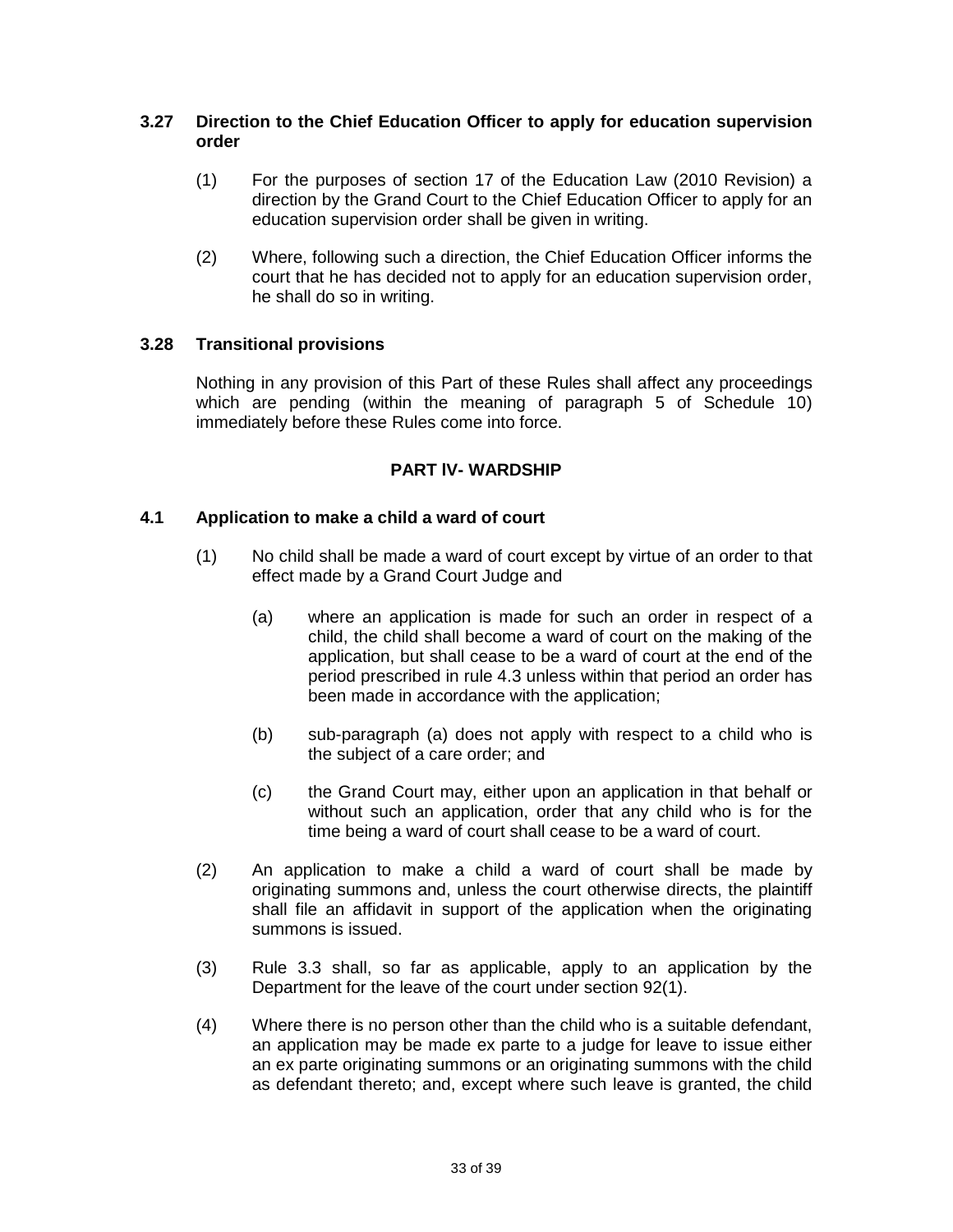shall not be made a defendant to an originating summons under this rule in the first instance.

- (5) Particulars of any summons issued under this rule shall be sent to the proper officer for recording in the Register of Wards.
- (6) The date of the child's birth shall, unless otherwise directed, be stated in the summons, and the plaintiff shall–
	- (a) on issuing the summons or before or at the first hearing thereof lodge at the Court a certified copy of the entry in the Register of Births or, as the case may be, in the Adopted Children Register relating to the child; or
	- (b) at the first hearing of the summons apply for directions as to proof of birth of the child in some other manner.
- (7) The name of each party to the proceedings shall be qualified by a brief description, in the body of the summons, of his interest in, or relation to, the child.
- (8) Unless the court otherwise directs, the summons shall state the whereabouts of the child or that the plaintiff is unaware of his whereabouts.
- (9) Upon being served with the summons, every defendant other than the child shall lodge at the Registry of the Family Division of the Court notice stating the address of the defendant and the whereabouts of the child or that the defendant is unaware of his whereabouts and, unless the court otherwise directs, serve a copy of the same upon the plaintiff.
- (10) Where any party other than the child changes his address or becomes aware of any change in the whereabouts of the child after the issue or service of the summons, he shall, unless the court otherwise directs, forthwith lodge notice of the change in the registry out of which the summons issued and serve a copy of the notice on every other party.
- (11) The summons shall contain a notice to the defendant informing him of the requirements of paragraphs (8) and (9).
- (12) In this rule any reference to the whereabouts of a child is a reference to the address at which and the person with whom he is living and any other information relevant to the question where he may be found.

### **4.2 Enforcement of order by bailiffs**

The power of the Grand Court to secure, through an officer attending upon the court, compliance with any direction relating to a ward of court may be exercised by an order addressed to the bailiffs of the court or an officer of the Royal Cayman Islands Police Service.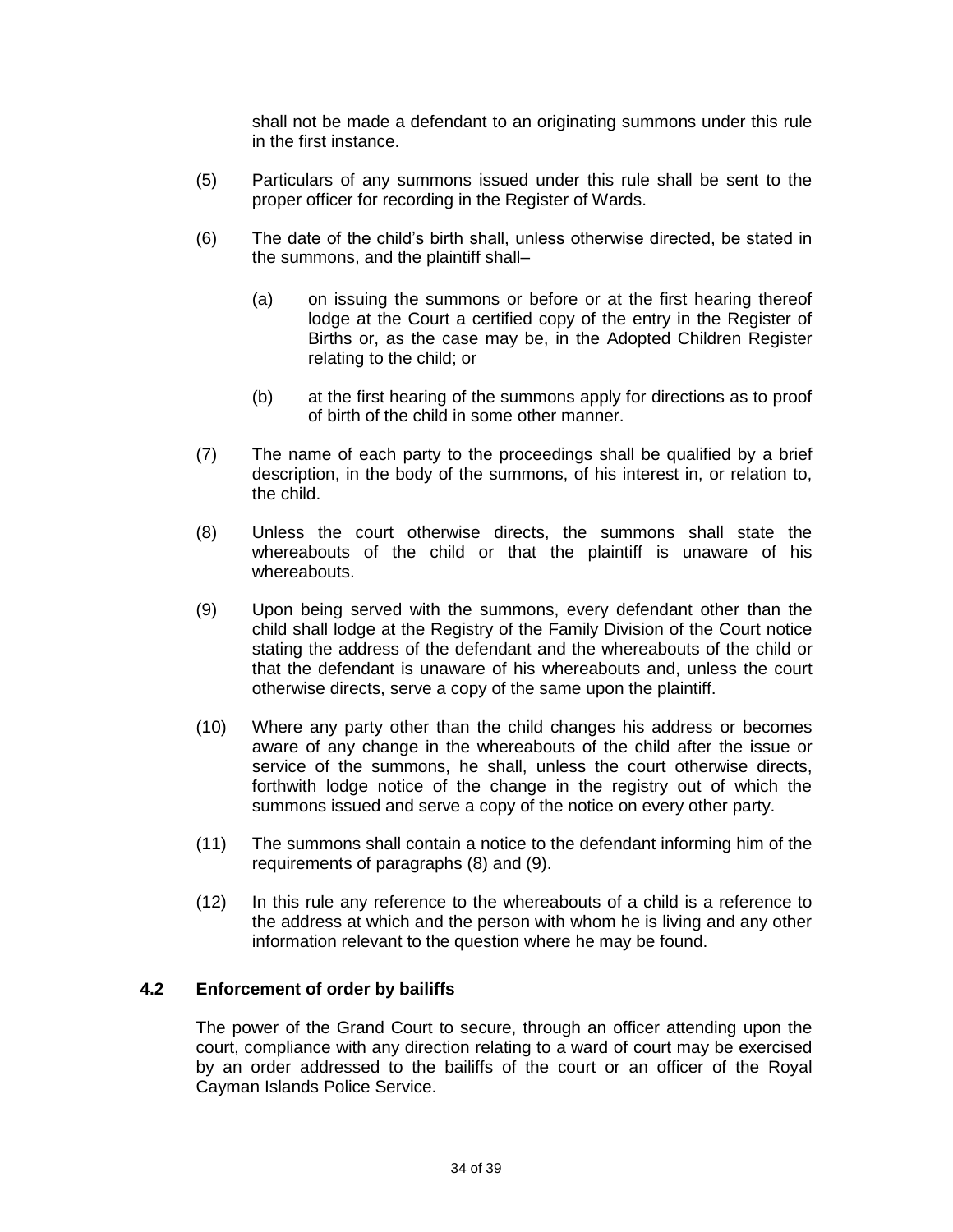### **4.3 Where child ceases to be a ward of court**

- (1) A child who, by virtue of rule 4.1, becomes a ward of court on the issue of a summons under that rule shall cease to be a ward of court–
	- (a) if an application for an appointment for the hearing of the summons is not made within the period of 21 days after the issue of the summons, at the expiration of that period; or
	- (b) if an application for such an appointment is made within that period, on the determination of the application made by the summons unless the court hearing it orders that the child be made a ward of court.
- (2) Nothing in paragraph (1) shall be taken as affecting the power of the court to order that any child who is for the time being a ward of court shall cease to be a ward of court.
- (3) If no application for an appointment for the hearing of a summons under rule 4.1 is made within the period of 21 days after the issue of the summons, a notice stating whether the applicant intends to proceed with the application made by the summons must be left at the registry in which the matter is proceeding immediately after the expiration of that period.
- (4) A ward of court shall cease to be a ward of court upon attaining the age of 18 unless the Court sooner makes an order to that effect.

### **4.4 Adoption of child who is a ward of court**

- (1) An application for leave to commence proceedings to adopt a child who is a ward may be made ex parte to a judge.
- (2) Where the Department or the Adoption Board has been granted leave to place a child who is a ward with foster parents with a view to adoption it shall not be necessary for an application to be made for leave under paragraph (1) or unless the court otherwise directs.
- (3) If the applicant for leave under paragraph (1), the Department or Adoption Board which has applied for leave as referred to in paragraph (2), or a foster parent so requests, the court may direct that any subsequent proceedings shall be conducted with a view to securing that the proposed adopter is not seen by or made known to any respondent or prospective respondent who is not already aware of his identity except with his consent.
- (4) In paragraphs (1) and (3) "proceedings" means proceedings in the Grand Court.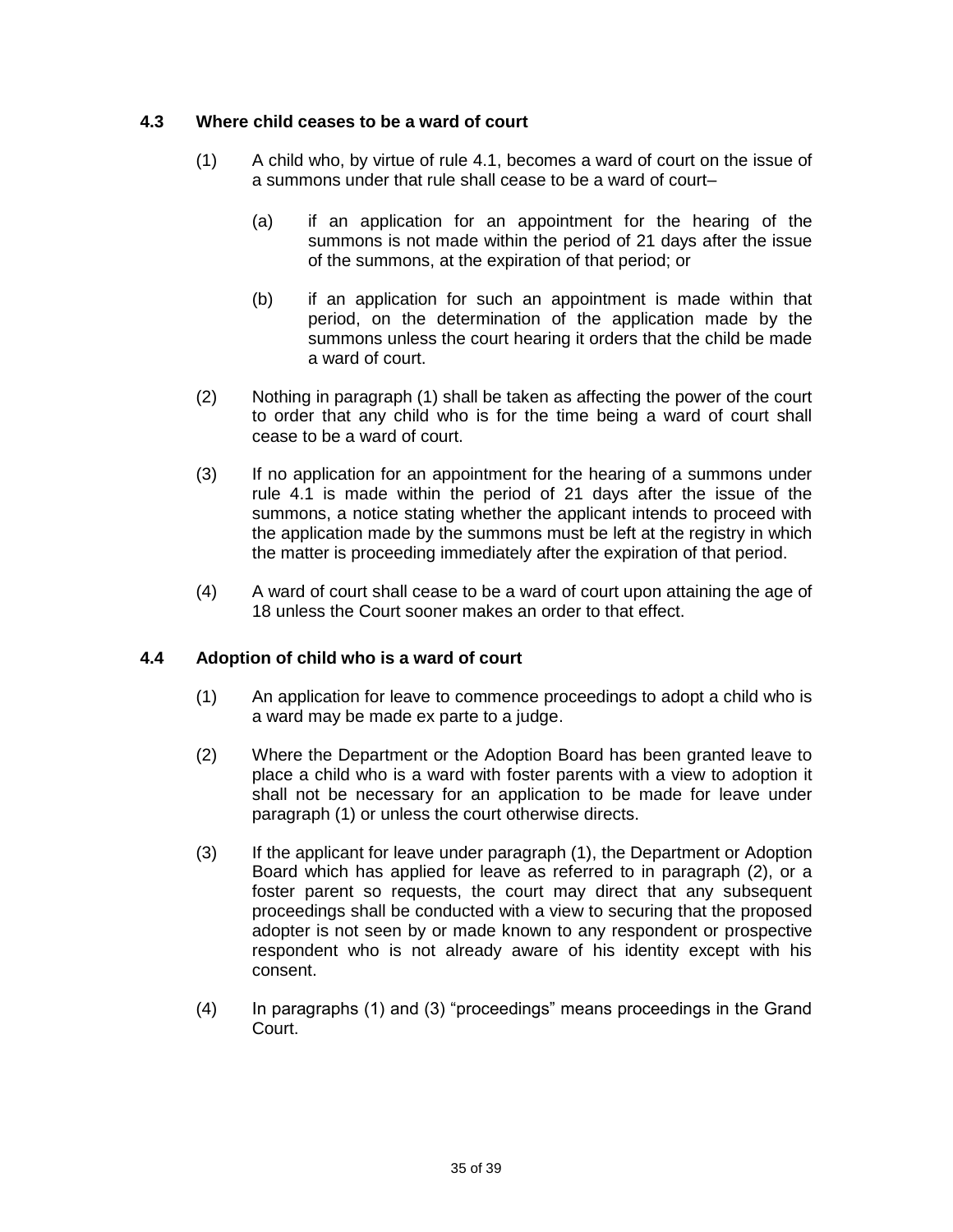# **SCHEDULE**

#### **Respondents to applications, persons to whom notice shall be given and minimum number of days prior to hearing or directions appointment for service under rule 3.4(1)(b)**

#### **1. All applications**

**Respondents-** Subject to exceptions below, the respondent to an application shall be as follows-

- (a) persons who are caring for the child at the time when the proceedings are commenced;
- (b) every person whom the applicant believes to have parental responsibility responsibility for the child;
- (c) where the child is the subject of a care order, every person whom the applicant believes to have had parental responsibility immediately prior to the making of the care order;
- (d) in the case of an application to extend, vary or discharge an order, the parties to the proceedings leading to the order which it is sought to have extended, varied or discharged; and
- (e) in the case of specified proceedings, the child.

#### **Notice- The persons who should be notified, subject to exceptions below, in any application are the following -**

- (a) the Department; and
- (b) in the case of proceedings brought in respect of a child who is alleged to be staying in a refuge which is certificated under section 54(1) or (2), the person who is providing the refuge.
- **2. Applications made under section 10**

**Minimum number of days prior to hearing or directions appointment for service under rule 3.4(1)(b)**- 21 days

**Respondents-** the respondents should be the same as for all applications above.

#### **Notice- The persons who should be notified in any application under this paragraph are the following -**

The same persons who are specified under for all applications above as well as, in the case of an application for a section 10 order, every person whom the applicant believes -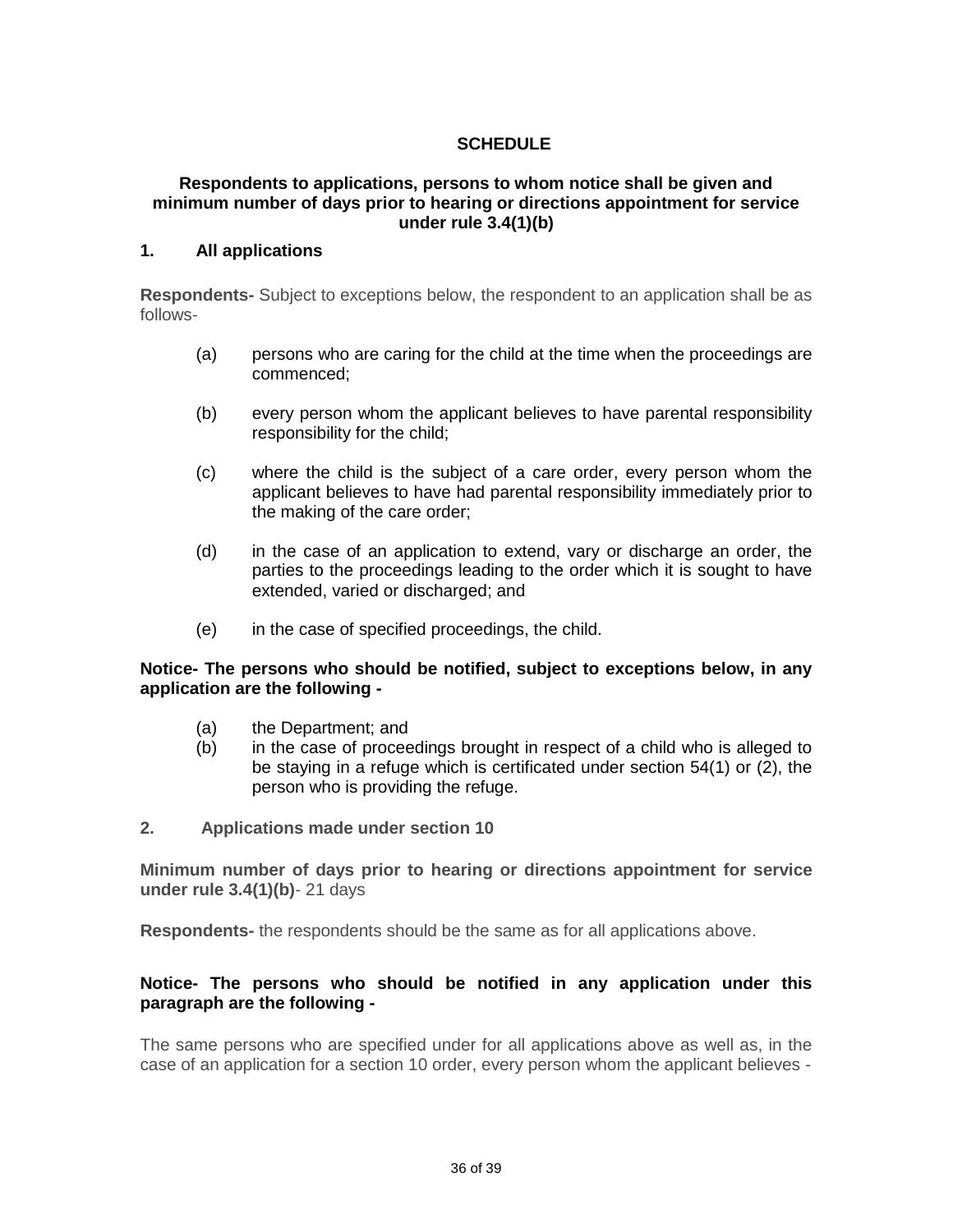- (a) to be named in a court order with respect to the same child, which has not ceased to have effect;
- (b) to be a party to pending proceedings in respect of the same child; or
- (c) to be a person with whom the child has lived for at least 3 years prior to the application,

unless, in a case to which (i) or (ii) applies, the applicant believes that the court order or pending proceedings are not relevant to the application.

#### **3. Applications made under the following sections-**

Section 6(1)(a), 6(3), 7(1), 8(7), 15(1), 18(6), 35(6), Schedule 1, paragraph 11(3) of Schedule 10.

**Minimum number of days prior to hearing or directions appointment for service under rule 4(1)(b)-** 14 days

**Respondents-** the respondents should be the same as for all applications as well as-

- (a) in the case of proceedings under Schedule 1, those persons whom the applicant believes to be interested in or affected by the proceedings; and
- (b) in the case of an application under paragraph  $11(3)(b)$  of Schedule 10, any person, other than the child, named in the order or directions which it is sought to discharge or vary.

#### **Notice- The persons who should be notified in any application under this paragraph are the following -**

The same persons as are specified under all applications above, and in the case of an application under section 7(1), the father of the child if he does not have parental responsibility.

#### **4. Applications made under the following sections-**

Section 38(1), 41(1), 41(2), 41(3), 41(4), 45(1), or paragraph 6(2), 14(2) or 16(1) of Schedule 3.

**Minimum number of days prior to hearing or directions appointment for service under rule 4(1)(b)-** 7 days.

**Respondents-** the respondents should be, the same as for all applications above, as well as the following-

- (a) in the case of an application under section  $41(2)$  or  $(3)$ , the supervisor;
- (b) in the case of proceedings under paragraph 16(1) of Schedule 3, the Education Department;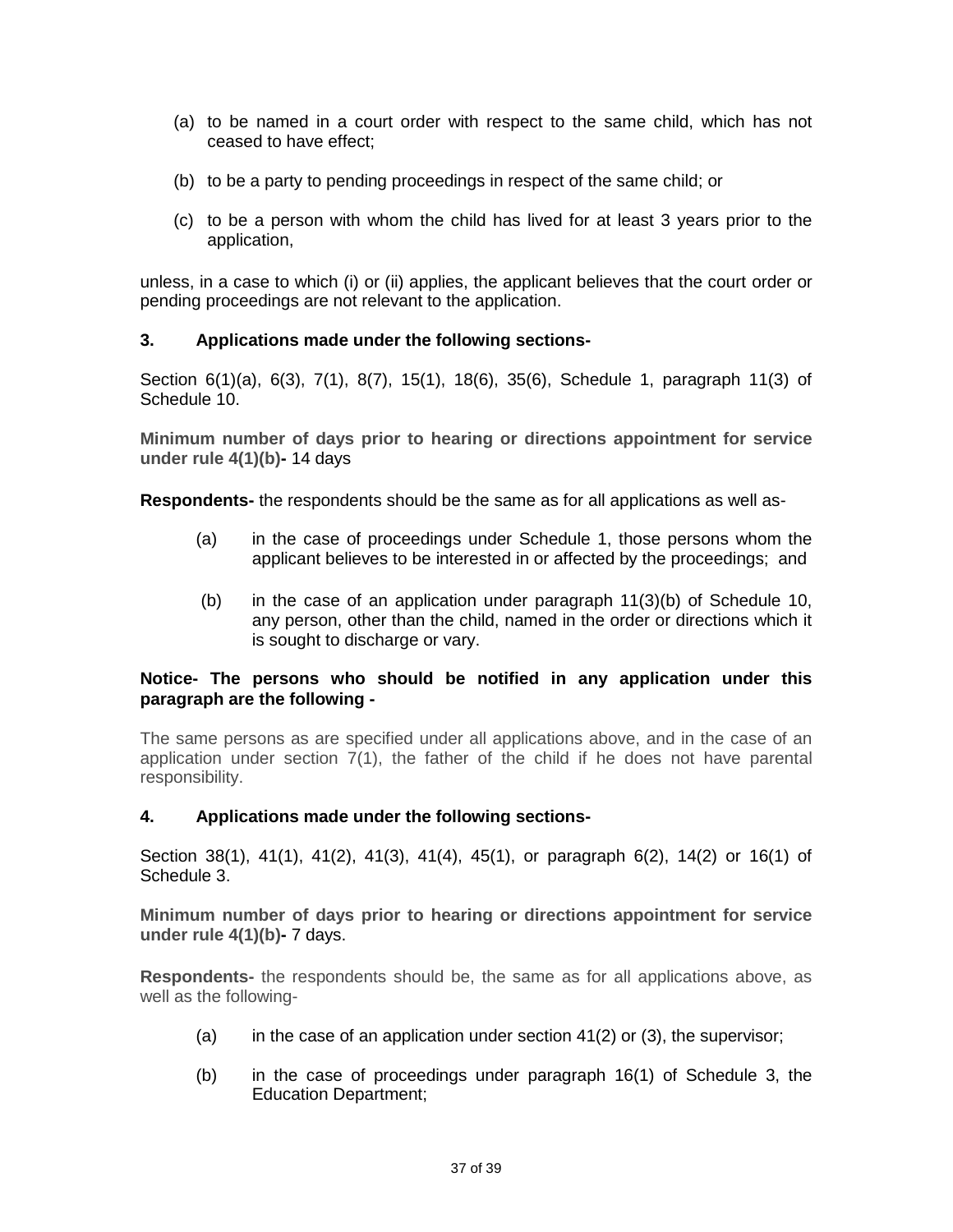(c) in the case of proceedings under section 38 or paragraph 14(2) or 16(1) of Schedule 3, the child.

#### **Notice- The persons who should be notified in any application under this paragraph are the following -**

The same persons as are specified under all applications above, and in the case of an application under section 45(1)-

- (a) every person whom the applicant believes to be a parent of the child;
- (b) every person whom the applicant believes to be caring for the child;
- (c) every person in whose favour a contact order is in force with respect to the child, and
- (d) every person who is allowed to have contact with the child by virtue of an order under section 36.

#### **5. Applications made under the following sections-**

Section 33, 36(2), 36(3), 36(4), 36(9) or 40(8)(b).

**Minimum number of days prior to hearing or directions appointment for service under rule 4(1)(b)-**3 days

**Respondents-** the respondents should be the same persons as are specified under all applications above, as well as in the case of an application under section 36, the person whose contact with the child is the subject of the application.

#### **Notice- The persons who should be notified in any application under this paragraph are the following -**

The same persons as are specified under all applications above, and in the case of an application under section 33-

- (a) every person whom the applicant believes to be a party to pending relevant proceedings in respect of the same child, and
- (b) every person whom the applicant believes to be a parent without parental responsibility for the child.

#### **6. Applications made under the following section-**

Section 45 (12)

**Minimum number of days prior to hearing or directions appointment for service under rule 4(1)(b)-**2 days.

**Respondents-** the respondents should be the same persons as are specified under all applications above.

**Notice- The persons who should be notified in any application under this paragraph are the following-**